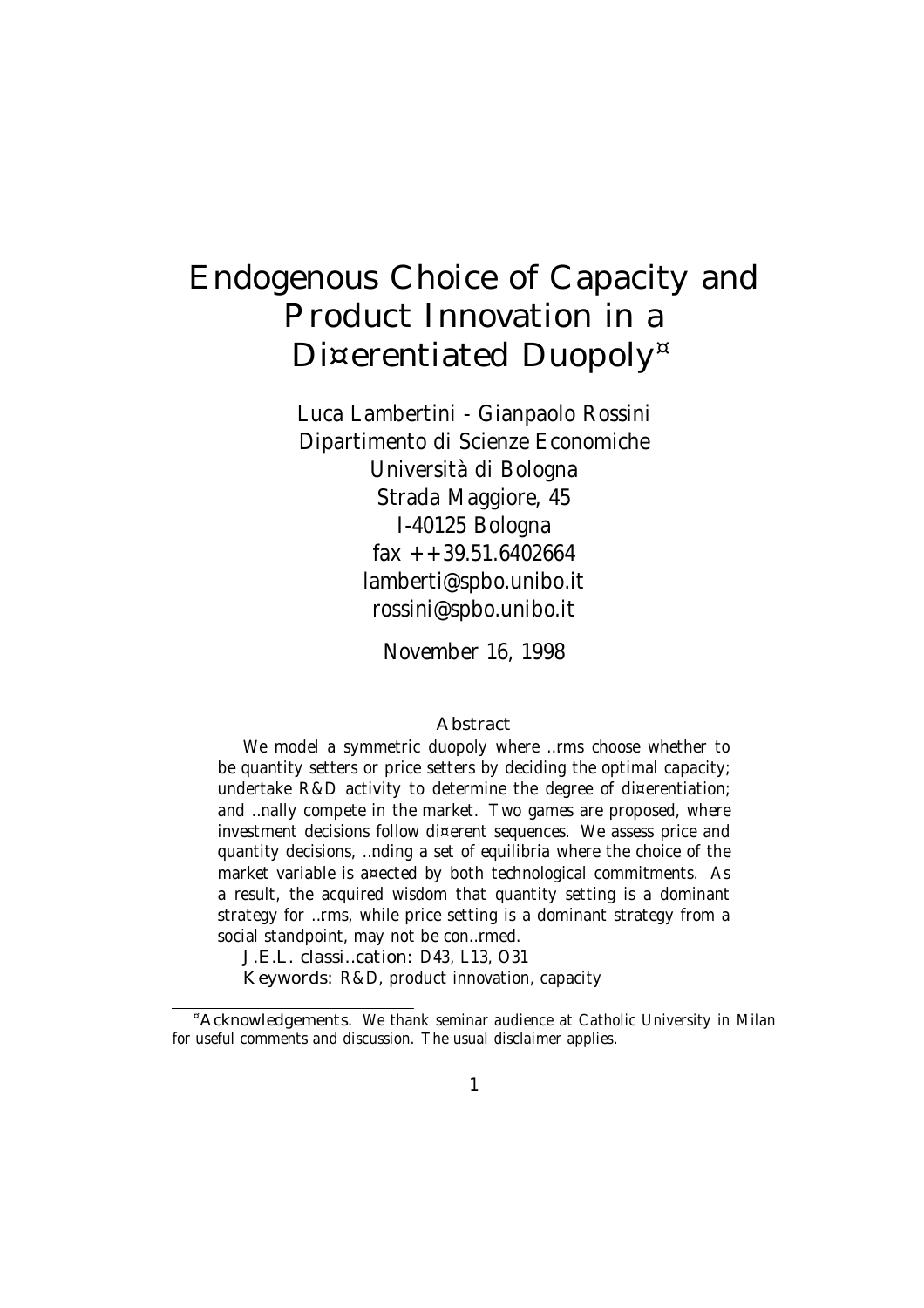### 1 Introduction

The interplay between technological choices and market behaviour in oligopoly models has been studied along two alternative routes. The …rst has emphasized the link between the shape of competition prevailing on the market and …rms' incentives to invest either in process or in product innovation. The second concerns the in‡uence of capacity constraints on market equilibrium.

Most literature on R&D races in oligopoly deals with the evaluation of incentives to undertake cost reducing investments as the number of …rms changes. This Schumpeterian approach holds that a major factor determining the pace of technological progress is market structure (amongst the countless contributions in this vein, see Arrow, 1962; Loury; 1979; Lee and Wilde, 1980; Dasgupta and Stiglitz, 1980; Delbono and Denicolò, 1991; for an overview see Reinganum, 1989).

An established result on cost reducing investment in oligopolistic markets under perfect certainty states that there is excess expenditure in R&D under Cournot competition, and conversely under Bertrand competition, due to the opposite slopes of reaction functions at the market stage (Brander and Spencer, 1983; Dixon, 1985). An extension of these results to the case of differentiated products can be found in Bester and Petrakis (1993). They maintain that the incentive to invest in cost reducing innovation depends upon the degree of product substitutability. Under both Cournot and Bertrand competition, underinvestment, as compared to the social optimum, obtains when products are fairly imperfect substitutes, while the opposite may occur when products are su¢ciently similar. Cournot competition provides a lower (respectively, higher) incentive to innovate than Bertrand competition if substitutability is high (respectively, low). As a result, social welfare may be higher under Cournot than under Bertrand competition (Delbono and Denicolò, 1990; Qiu, 1997).

While the R&D literature investigates the in‡uence of market competition on the optimal investment, contributions on capacity constraints follow a reverse route. They analyse how plant size determines the intensity of market competition (Levitan and Shubik, 1972; Kreps and Scheinkman, 1983; Osborne and Pitchik, 1986; Davidson and Deneckere, 1986). When …rms have enough capacity to serve the whole market a Bertrand equilibrium ob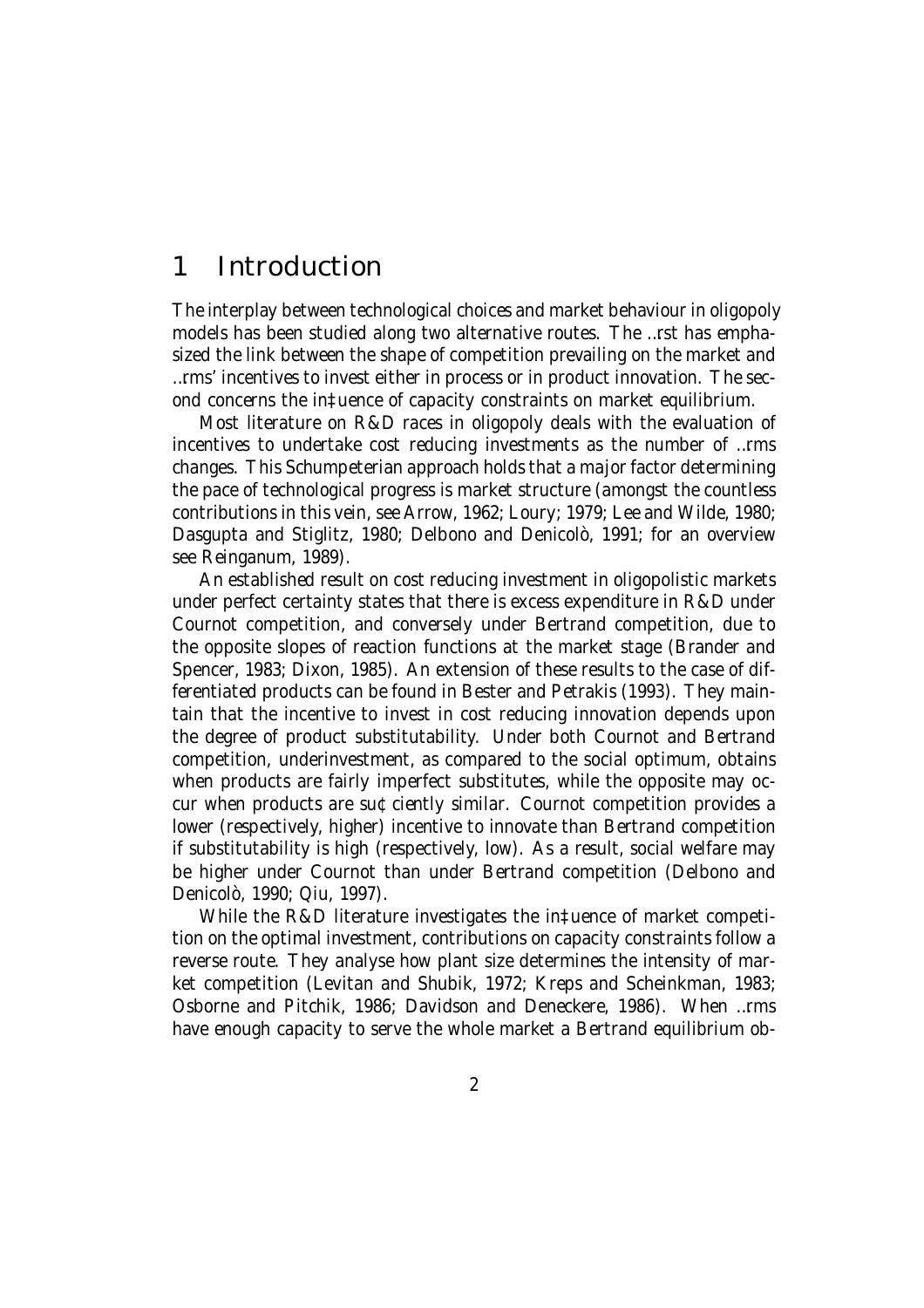tains. If capacity is binding, the Cournot outcome emerges. Deneckere and Kovenock (1996) prove that, under cost asymmetry, there is an incentive for the more e¢cient …rm to drive the opponent out of business. This prevents the market from reaching a Cournot equilibrium.<sup>1</sup>

The main purpose of this paper is to bridge these two streams of literature in order to investigate the e¤ect of technological choices on the shape of market competition, i.e., on …rms' incentives to set either prices or quantities.

As far as R&D is concerned, a priori, there is no clearcut intuition as to how the shape of market competition can a¤ect product innovation, i.e., investment aimed at reducing product substitutability. A preliminary result can be found in Lambertini and Rossini (1998), who show that a Prisoner's Dilemma can be responsible for product homogeneity in a binary model of investment in product innovation, followed by either Bertrand or Cournot competition. Here we extend the analysis to the case in which both R&D and capacity are continuous variables. The choice of capacity strategically anticipates the equilibrium output set according to the market variable chosen. As a result, in our model, capacity never binds, since it is endogenously set. Therefore, the optimal choice of capacity plays the role of a commitment of …rms as to the market variable. We propose two alternative games. The …rst describes a symmetric duopoly where …rms choose whether to be quantity setters or price setters, i.e., they …x capacity, then determine the reciprocal degree of di¤erentiation through R&D, and …nally compete in the market. In the second game, the …rst two stages follow a reverse order.

We are then able to reassess the choice between price and quantity. So far, the established wisdom in this respect (Singh and Vives, 1984) maintains that …rms prefer to play a Cournot game because quantity setting is a dominant strategy for any given degree of substitutability. By introducing two additional stages, where …rms undertake irreversible commitments, we …nd a richer set of equilibria, where the choice of the market variable is a¤ected by technology. In neither of the two games Singh and Vives's result necessarily holds. When the R&D decision is taken at the second stage, goods are characterised by di¤erent degrees of substitutability in each subgame. There are parameter ranges wherein symmetric Cournot behaviour either is not an equilibrium or is not unique. When, instead, the R&D e¤ort takes

 $1A$  subset of this literature concerns repeated games with capacity constraints (Brock and Scheinkman, 1985; Benoit and Krishna, 1987; Lambson, 1987; Davidson and Deneckere, 1990).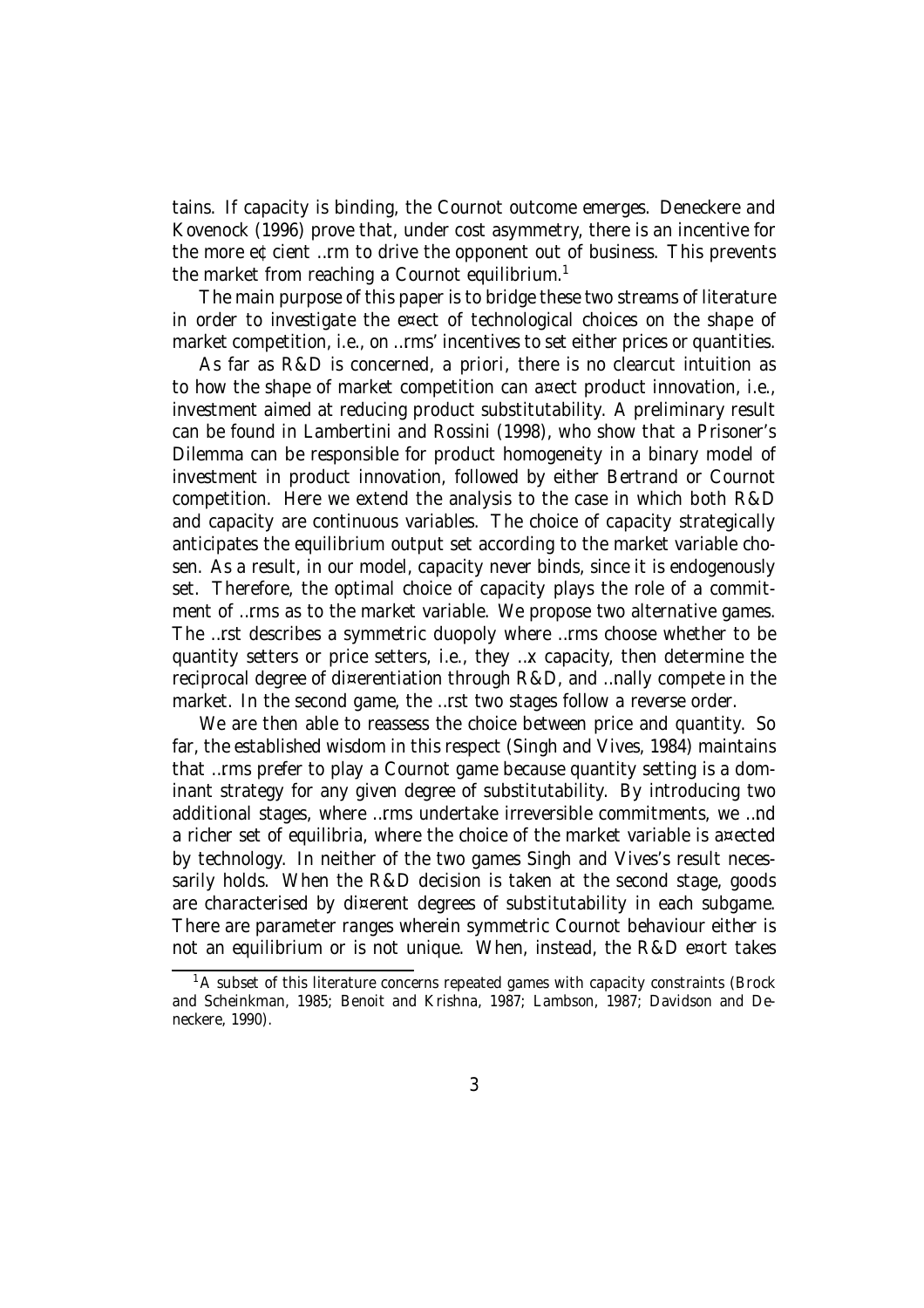place at the …rst stage, it does not in‡uence the choice of the market variable, uniquely determined by the tradeo¤ between revenue and the cost of capacity.

Some unconventional results in terms of social welfare are due to the capacity-intensive character of Bertrand competition. This may relieve the Cournot equilibrium from its social ine¢ciency. Moreover, we identify parameter sets, where the duopoly equilibrium may also be socially optimal.

The remainder of the paper is organized as follows. The basic model and the market stage are described in section 2. The two games and optimal investment behaviour are dealt with in section 3. In section 4, the welfare analysis is carried out. Concluding remarks are in section 5.

# 2 The model and the market stage

We describe a duopoly where ... rms noncooperatively play a one-shot threestage game where they …rst choose the market variable, then determine their respective e¤orts in product innovation, and, …nally, noncooperatively optimize w.r.t. the market variable chosen at the …rst stage. Firms play simultaneously in every stage. They may compete symmetrically either in quantities or in prices, or asymmetrically, one being a quantity setter while the other is a price setter. We also consider an alternative ordering of stages, where the determination of the R&D e¤ort occurs at the …rst stage and the choice of the market variable is made at the second. As in the previous case, the third stage describes the market game.

The demand side is a simpli…ed version of Dixit (1979) and Singh and Vives (1984). The symmetric demand functions under Cournot and Bertrand competition are, respectively

$$
p_i = 1 \t i \t q_i \t q_j \t (1)
$$

$$
q_{i} = \frac{1}{1 + \circ i} \frac{p_{i}}{1 + \circ i} + \frac{\circ p_{j}}{1 + \circ i} \tag{2}
$$

In the asymmetric case, where …rm i is a quantity setter, while …rm j is a price setter, demand functions are:

$$
p_i = 1 \, j \, q_i + {^{\circ}}(p_j + {^{\circ}}q_i \, j \, 1) \tag{3}
$$

$$
q_j = 1 \text{ i } p_j \text{ i } ^{\circ} q_i \tag{4}
$$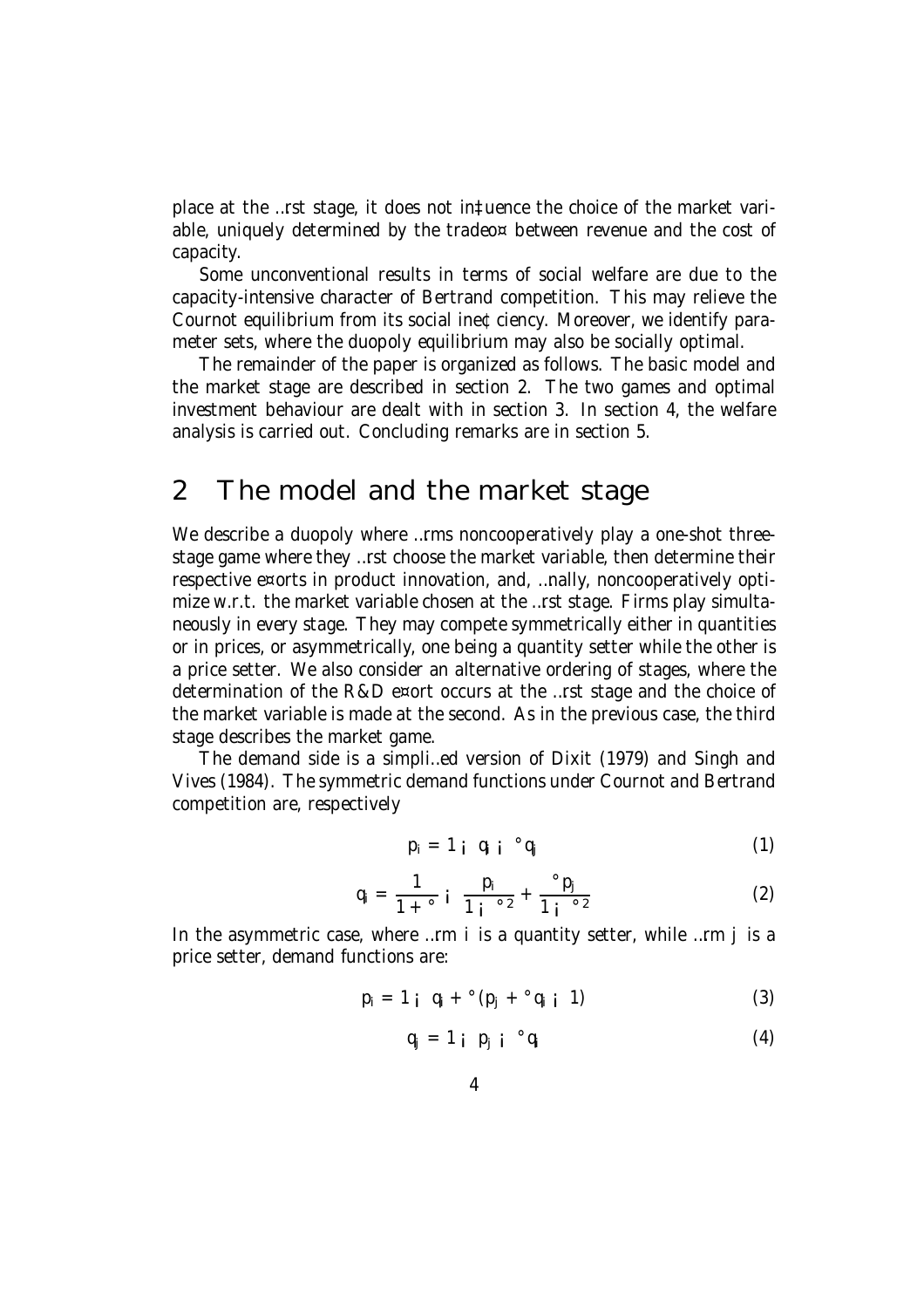Parameter  $\degree$  2 (0; 1] represents product substitutability as perceived by consumers, depending upon the products …rms supply. Without loss of generality, we assume that unit cost is constant and equal to zero, so that individual pro...t gross of investment coincides with revenue  $R_i^{IJ} = p_i q_i$ ; where IJ 2  $\overrightarrow{FP}$ ;  $\overrightarrow{OQ}$ ;  $\overrightarrow{PQ}$ ;  $\overrightarrow{OP}g$  indicates the kind of competition prevailing at the market stage. The binary choice between a price or a quantity strategy entails setting up a capacity at the cost  $x^{1J}$  2  $x^{PP}$ ;  $x^{QQ}$ ;  $x^{QP}$ ;  $x^{PQ}$ ; i.e., choosing a plant size which is optimal in any possible market subgame, which we now solve by backward induction. Straightforward calculations lead to:

$$
q_i^{OO} = \frac{1}{2 + \text{ }^\circ} 2 \left( \frac{1}{3}; \frac{1}{2}^{\text{}} \right); \quad q_i^{PP} = \frac{1}{2 + \text{ }^\circ i} \left( \frac{1}{2} \right)^2 \left( \frac{4}{9}; \frac{1}{2} \right)^2 \quad \text{8}^\circ 2 \left( 0; 1 \right); \quad (5)
$$

$$
q_i^{PQ} = \frac{2 i^{\circ} i^{\circ 2}}{4 i^3^{\circ 2}} 2^{\bullet} 0; \frac{1}{2}^{\bullet 1}; \quad q_i^{QP} = \frac{2 i^{\circ}}{4 i^3^{\circ 2}} 2 [0:454; 1];
$$
 (6)

$$
R_i^{QQ} = \frac{1}{(2 + \degree)^2} 2 \left[ \frac{1}{9} \frac{1}{4} \right]^{11}
$$
 (7)

$$
R_i^{PP} = \frac{1 i^{o}}{(2 i^{o})^2 (1 + ^{o})} 2 0; \frac{1}{4}^{11};
$$
 (8)

$$
R_i^{QP} = \frac{{^{\circ}} i \ 2)^2 (1 \ i \ ^{\circ 2})}{(3^{\circ 2} \ i \ 4)^2} 2 \ 0; \frac{1}{4}^{\mathsf{11}}, \quad R_j^{PQ} = \frac{{^{\circ}} i \ 1)^2 (^{\circ} + 2)^2}{(3^{\circ 2} \ i \ 4)^2} 2 \ 0; \frac{1}{4}^{\mathsf{11}}.
$$
\n(9)

On the basis of the above quantities, the following chain of inequalities can be established:

$$
q_i^{\rm OP} > q_i^{\rm PP} > q_i^{\rm OQ} > q_i^{\rm PO} 8^{\circ} 2 (0; 1]: \tag{10}
$$

This reveals that, given the variable chosen by …rm j, the output of …rm i as a quantity setter is larger than her output as a price setter. Moreover, industry output under symmetric Bertrand behaviour is higher than in the alternative settings. Accordingly, the same sequence of inequalities must hold for capacities and their corresponding cost:

$$
x_i^{OP} > x_i^{PP} > x_i^{OO} > x_i^{PO} 8^{\circ} 2 (0; 1]; 2x^{PP} , x^{OP} + x^{PO} > 2x^{OO} 8^{\circ} 2 (0; 1];
$$
\n(11)

As to revenues it is known from Singh and Vives (1984) that  $R_i^{OP}$ ,  $R_i^{PP}$ and  $R_i^{QQ} > R_i^{PQ}$  8° 2 (0; 1]; implying that quantity setting is the dominant strategy if the choice between price and quantity relies on revenue only.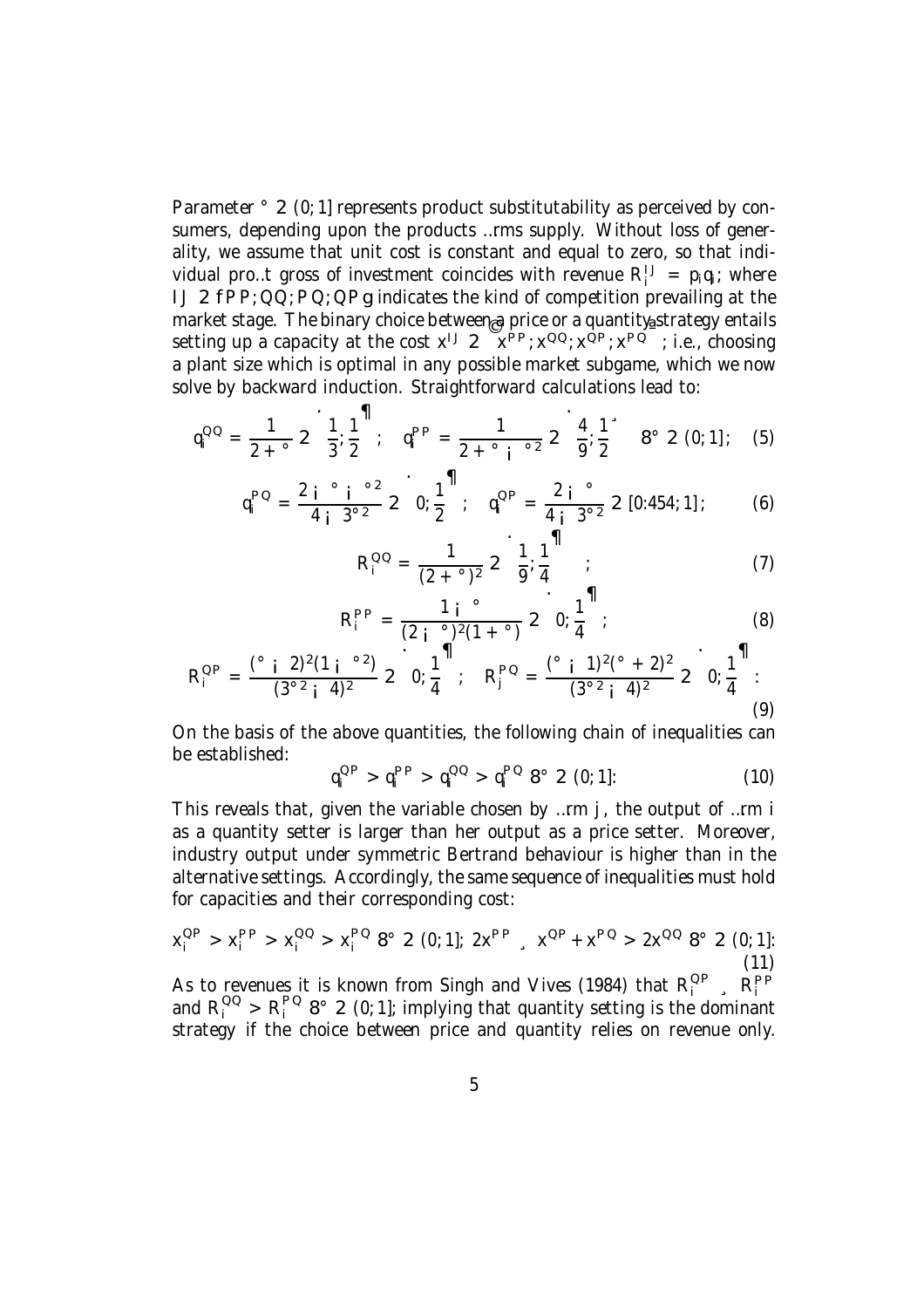Hence, there exists a trade-o $\infty$  between the cost of installing the plant and the revenues associated with size itself. The above discussion can be summarized in the following:

Lemma 1 Quantity setting revenue-dominates price setting, while price setting capacity-dominates quantity setting.

We are now in a position to tackle the issue of the R&D technology. A priori, parameter ° can be considered as an empty box to be …lled by …rms' choices. <sup>2</sup> At the second stage, …rms may either costlessly produce perfect substitutes (with  $\degree$  = 1), or di¤erentiated products if at least one of them undertakes R&D activity. We adopt a general characterization of the R&D technology,  $\degree = \degree$ (k<sub>i</sub>;k<sub>j</sub>); where k<sub>i</sub> is the R&D investment of ...rm i, with  $k_i$  2 [0;  $k_{max}$ );  $k_{max}$  de…ning the amount of investment giving rise to two independent monopolies. For simplicity of notation, in the remainder of the paper we use  $\degree$ <sub>i</sub> and  $\degree$ <sub>ii</sub> to indicate  $\degree$  =  $\degree$ k<sub>i</sub> and  $\degree$  <sup>2</sup> $\degree$  =  $\degree$ k<sub>i</sub><sup>2</sup>; respectively. The R&D function is symmetric between the two …rms, and  $\degree$  i  $\degree$  0;  $\degree$  ii  $\degree$  0: Pro…ts are  $\mathcal{U}_i^{\mathsf{U}} = \mathsf{R}_i^{\mathsf{U}}$  i  $\mathsf{k}_i$  i  $\mathsf{x}_i^{\mathsf{U}}$ : We assume that  $\mathcal{U}_i^{\mathsf{U}}$  is continuous and twice di¤erentiable w.r.t.  $k_i$  for all  $\circ$  2 (0; 1]: Under the assumption that, initially,  $\degree$  = 1; in order for investment to take place, it must be  $\mathscr{A}_i^{1,J} = \mathscr{A}_i > 0$  for at least one …rm. An interior solution of the Nash game at the investment stage exists if there is at least a pair  $(k_i; k_j)$  such that  $\degree$  2 (0; 1);  $\degree k_i = 0$  and  $e^{2\lambda}$ <sup>1</sup> $j = e^{2\lambda}$  · 0 for both …rms. A su¢cient condition for asymptotic stability is that  $(\mathscr{C}^2 \mathscr{A}_i^1 - \mathscr{C}^2 \mathscr{K}_i^2)^2$ ,  $(\mathscr{C}^2 \mathscr{A}_i^1 - \mathscr{C} \mathscr{K}_i \mathscr{C} \mathscr{K}_j)^2$ :

### 3 Two alternative games

Here we describe two alternative games where

- <sup>2</sup> At the …rst stage, by choosing the strategic market variable from the set  $V = fP$ ; Qg; ... rms set capacity  $x_i^U$ . At the second stage they choose the optimal R&D e¤ort  $k_i$ : At the last stage they compete in the market.
- ² At the …rst stage, …rms undertake R&D activity. At the second stage they choose capacity, while the third stage remains the same.

 $2$ The unit interval assumed for  $\degree$  describes a symmetric horizontal di¤erentiation equivalent to that arising in Hotelling's (1929) linear city, as long as, in the latter, …rms play simultaneously. See the discussion in Harrington (1995).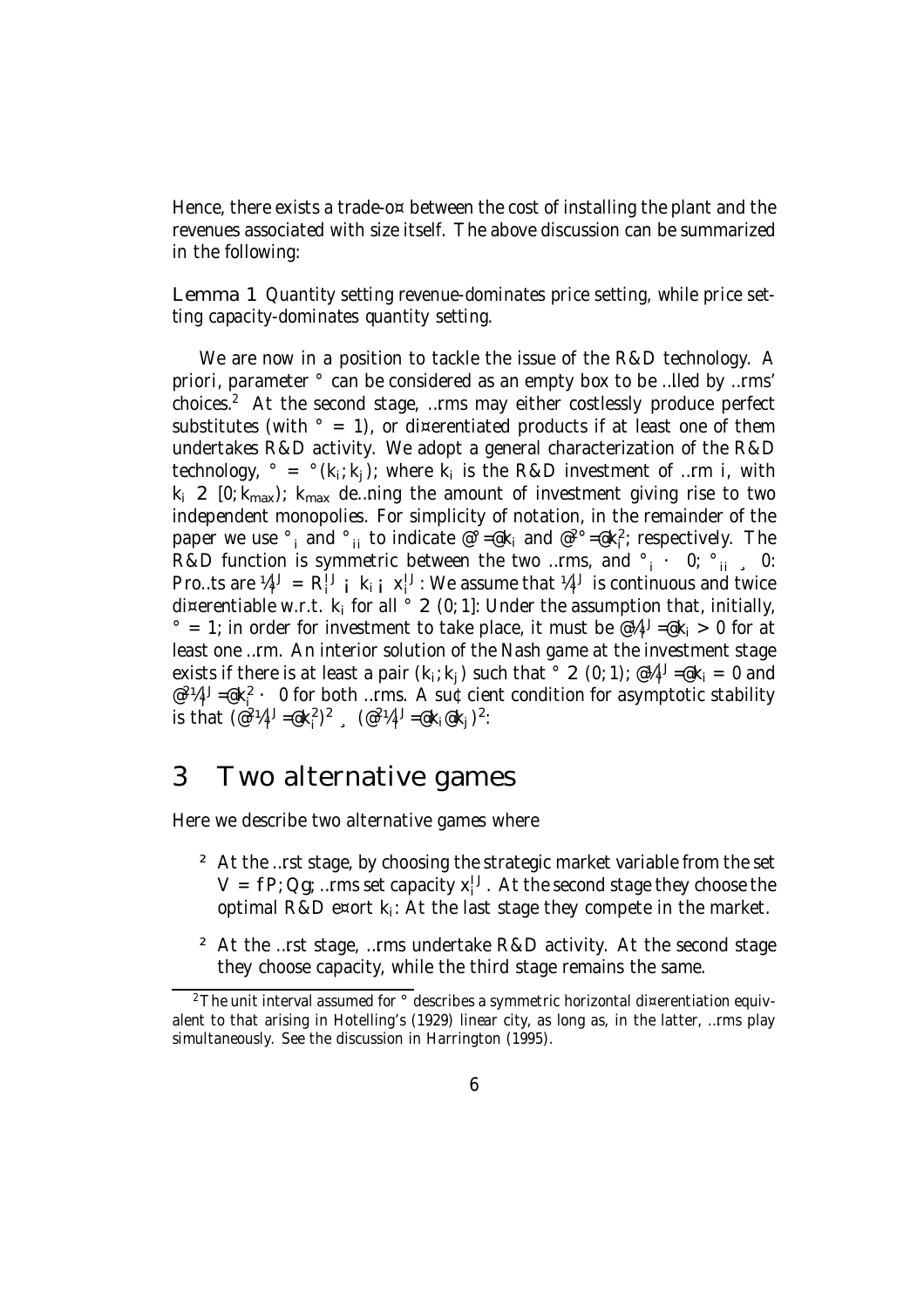### 3.1 The …rst game

The tree for the …rst game is illustrated in …gure 1.

Figure 1 : Game I



The explicit solution of every subgame of the third stage is already known from the previous section. Here we deal with the second stage of the game, where …rms decide the optimal level of investment  $k_i$  in product innovation.

#### 3.1.1 Incentive to innovate under Cournot competition

When both …rms are quantity setters, the relevant revenue functions are given by  $(7)$ . First and second order conditions w.r.t.  $k_i$  are:

$$
\frac{\omega_{\lambda_i}^{QQ}}{\omega_{\lambda_i}} = \begin{vmatrix} 1 & 2^{\circ} \\ 1 + \frac{2^{\circ} - 1}{(2 + \circ)^3} \end{vmatrix} = 0;
$$
 (12)

$$
\frac{\omega^2 V_1^{QQ}}{\omega k_i^2} = 3^\circ \frac{2}{i} i^\circ \frac{1}{i} (2 + \degree) \cdot 0: \tag{13}
$$

We can implicitly de…ne optimal investment behaviour by solving (12), obtaining  $\degree$ <sub>i</sub> = i (2 +  $\degree$ )<sup>3</sup>=2; which is negative for all  $\degree$  2 (0; 1]: Substituting and rearranging, (13) simpli…es to  $\degree_{ii}$  ,  $3(2 + \degree)^5 = 4$ : If we consider  $\degree\frac{1}{4} \degree \degree \degree \text{eV}_i$ at both the lower and the upper bound of the admissible investment range, de...ned respectively by  $k_i = 0$  (and  $\degree = 1$ ) and  $k_{max}$  ( $\degree = 0$ ); we characterize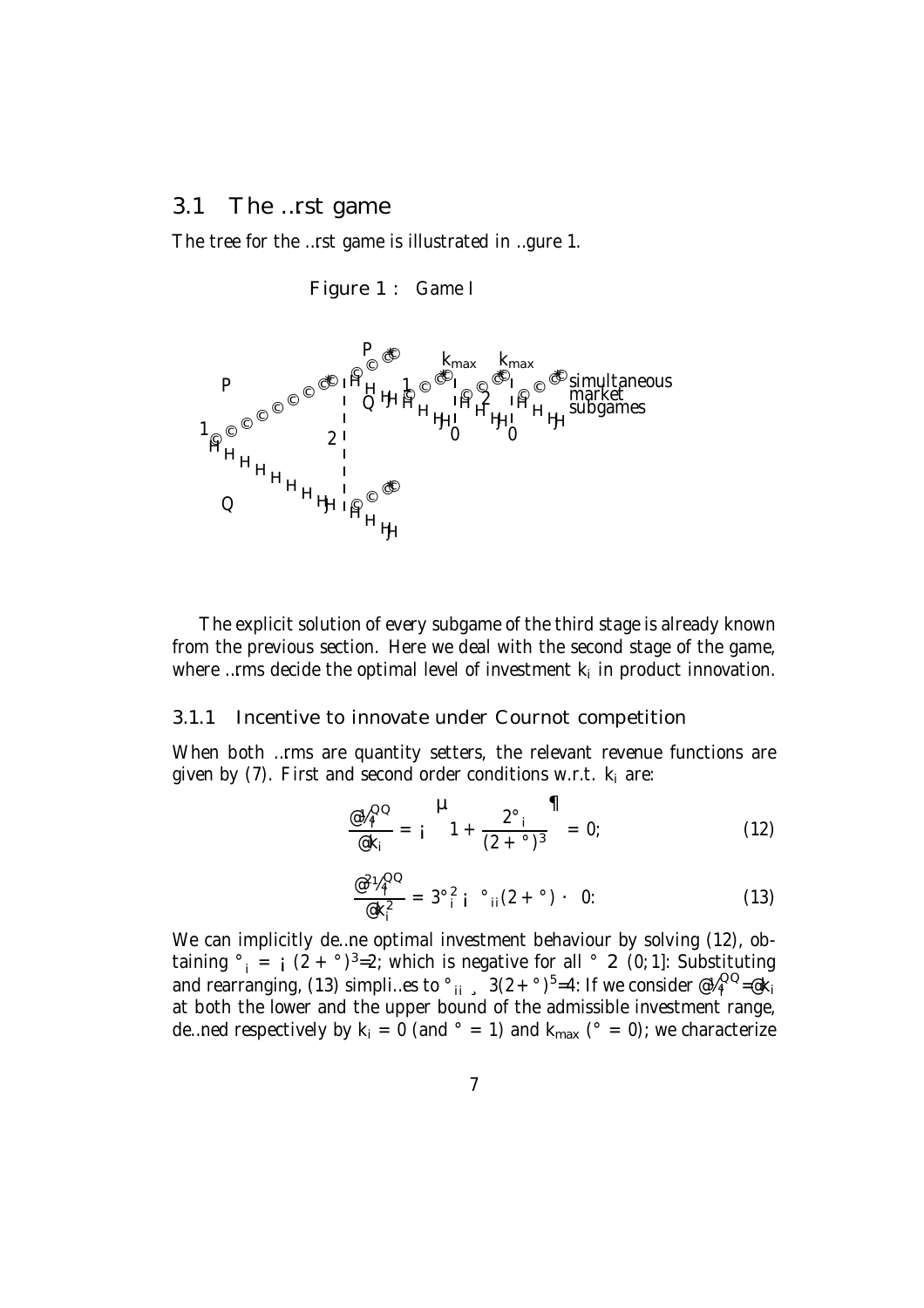the su¢cient conditions for an interior solution to exist. When  $\degree$  = 1; there is an incentive to start investing in di¤erentiation if  $\mathcal{C}\mathcal{A}^{\text{QQ}}_{\text{i}}$  $i^{\text{UQ}}$ =@k<sub>i</sub>**j**<sub>°=1</sub> > 0; i.e.,  $j^{\circ}$   $j > 27$ =2: If this does not hold, a corner solution may obtain at  $k_i = 0$ ; involving  $\degree$  = 1: If R&D productivity is not su¢ciently high, an externality e¤ect prevents …rms from investing.

As products tend to become completely independent, i.e.,  $\degree$  tends to zero, we have  $\sim$ 

$$
\lim_{i \to 0} \frac{\omega_{\mu_i}^{QQ}}{\omega_{\kappa_i}} = i \ 2 \, (^{\circ}{}_{i} + 4) < 0 = j \ 3 \, j \, \text{ s} \, \, (14)
$$

If the above condition is violated, a corner solution may arise as  $k_i$  tends to k<sub>max</sub> and  $^{\circ}$  tends to zero. When @¼ $_{\mathsf{i}}^{\mathsf{QQ}}$  $I_i^{QQ}$ =@k<sub>i</sub>j<sub>°=1</sub> > 0 and  $\lim_{i \to 0} eV_i^{QQ}$  $i^{\cup\cup} = \textcircled{e}k_i > 0;$ a su¢cient condition for an interior solution to exist is  $\frac{\mu}{\mu}^{\text{QQ}}$  $\lim_{i} \int_{0}^{QQ} j \cdot 1 = 1$ ,  $\lim_{i} \lim_{i} \int_{0}^{QQ}$ i ; which holds if  $k_{max}$   $\,$  5=36:

#### 3.1.2 Incentive to innovate under Bertrand competition

Under symmetric price setting behaviour, the relevant revenue functions are given by  $(8)$ . First and second order conditions w.r.t.  $k_i$  are:

$$
\frac{\omega_{i}^{app}}{\omega_{k_i}} = \frac{3^{\circ} (^{\circ} \text{ i } 1)^{\circ}}{(^{\circ} \text{ i } 2)^3 (1 + ^{\circ})^2} \text{ i } \frac{\circ}{4 \text{ i } 3^{\circ 2} + ^{\circ 3}} \text{ i } 1 = 0; \tag{15}
$$

$$
\frac{\omega^2 V_i^{\rm PP}}{\omega k_i^2} = 2 \mathbf{f}^2 \mathbf{g}^{\circ} \left( 1 + 3^{\circ} + \mathbf{g}^2 \mathbf{i} \right) \mathbf{g}^3 + \mathbf{g}^{\circ} \left( \mathbf{g}^{\circ} \mathbf{i} + 2 \mathbf{i} \right) \mathbf{g}^2 + \mathbf{g}^2 \mathbf{g}^3 + \mathbf{g}^4 \mathbf{g}^6 \mathbf{g} \tag{16}
$$

From (15) we obtain

$$
^{\circ}{}_{i} = \frac{({}^{\circ}{}_{i} 2)^{3}({}^{\circ} + 1)^{2}(4 \text{ i } 3^{\circ 2} + {}^{\circ}3)}{3^{\circ}({}^{\circ}{}_{i} 1) {i} ({}^{\circ}{}_{i} 2)^{3}({}^{\circ} + 1)^{2}} < 0 \quad 8^{\circ} 2 (0; 1]: \tag{17}
$$

Plugging (17) into (16), the second order condition (SOC) simpli…es as follows:

$$
\circ \text{ii} \quad \frac{3\binom{6}{1} \cdot 2^{4\binom{6}{1} + 1^{2}(1 + 3^{6} + 1^{6})}}{7^{6} \cdot 8 \cdot 1^{7^{6} \cdot 3} + 2^{6 \cdot 4} + 6^{6 \cdot 5} \cdot 5^{6 \cdot 6} + 7^{6 \cdot 7}} > 0 \quad 8^{\circ} \quad 2 \quad (0:3611; 1]: \quad (18)
$$

The above condition implies that the SOC is always met for  $\degree$  2 (0; 0:3611]:

We now characterize the su¢cient conditions for an interior solution to exist. Consider  $\mathcal{Q}_i^{\text{PP}}$ =@k<sub>i</sub> at k<sub>i</sub> = 0 (and  $\degree$  = 1) and k<sub>max</sub> ( $\degree$  = 0): At the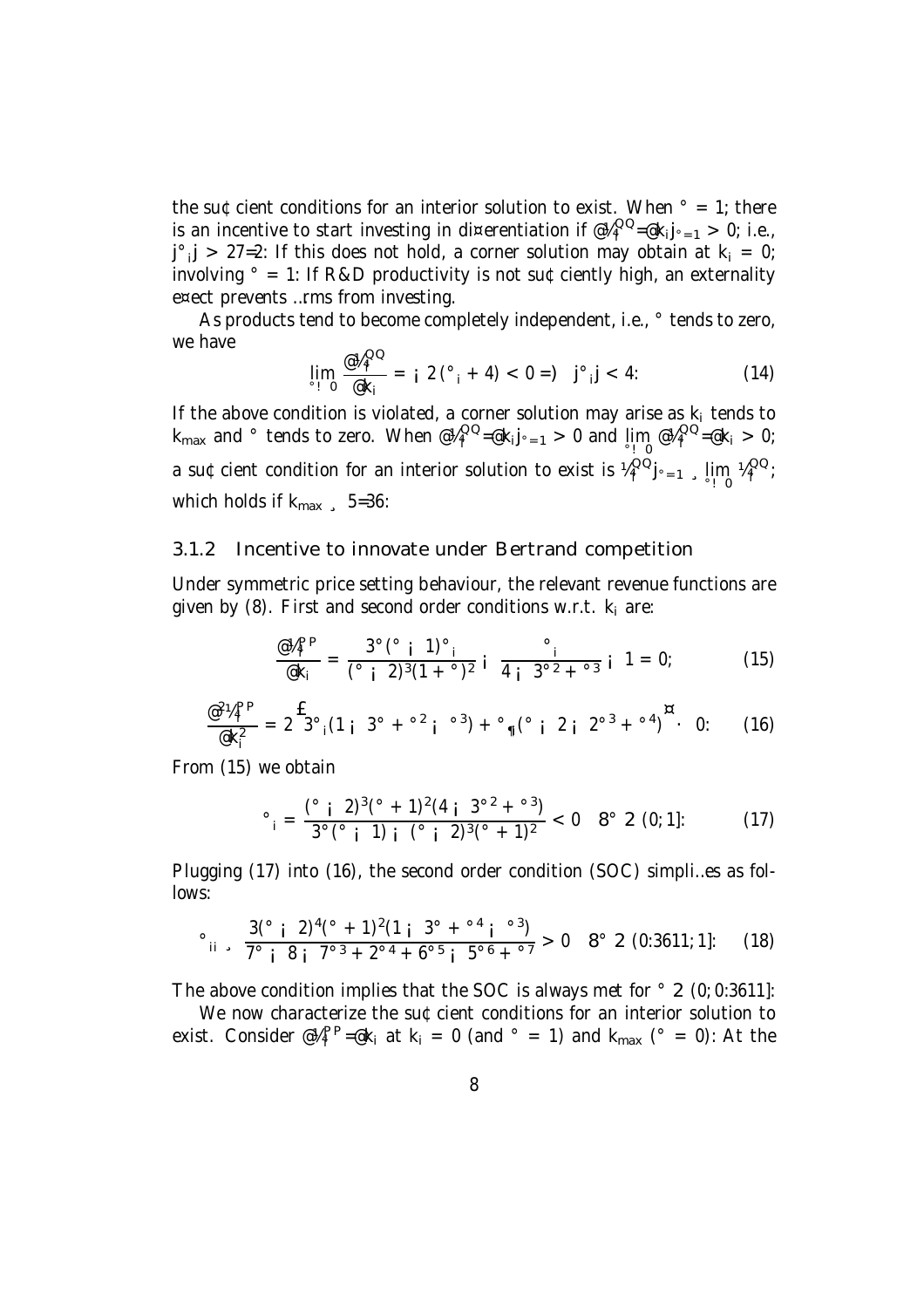outset, under complete substitutability, …rm i starts investing in di¤erentiation if  $\mathcal{C}\mathcal{U}^{\mathsf{PP}}_i = \mathcal{C}k_i j_{i-1} > 0$ ; i.e., j°<sub>i</sub>j > 2: Otherwise, a corner solution may obtain at  $k_i = 0$ ; involving  $\degree = 1$ :

As products tend to become completely independent, i.e.,  $\degree$  tends to zero, we have that  $\lim_{s\to 0} \mathcal{Q} \mathcal{U}^{\mathsf{PP}}_i = \mathcal{Q} \mathsf{k}_i < 0$  if  $\mathsf{j}^\circ \mathsf{.} \mathsf{j} < 4$ : This obviously coincides with (14), since the requirement for products to become completely independent is unrelated with the strategic variable. Again, if this condition is not met, a corner solution may arise as  $k_i$  tends to  $k_{max}$  and  $^{\circ}$  tends to zero. When  $@4_i^{PP} = @k_i j_{^{\circ}=1} > 0$  and  $\lim_{^{\circ}=1} @4_i^{PP} = @k_i > 0$ ; a su¢cient condition for an interior solution to obtain is  $\frac{\mu_P}{\mu_P}$ j<sub>°=1</sub>, lim  $\frac{\mu_P}{\mu_P}$ ; which holds if k<sub>max</sub>, 1=4:

#### 3.1.3 Incentive to innovate in the mixed setting

We now deal with the mixed case where, say, ... rm i is a quantity setter and …rm j is a price setter. The FOCs at the investment stage are, respectively:

$$
\frac{\omega_{4}^{QP}}{\omega_{k_i}} = \frac{8(8 + 2^{\circ} \cdot i \cdot 3^{\circ} \cdot j \cdot i \cdot 2(27^{\circ 4} \cdot i \cdot 108^{\circ 2} + 12^{\circ 2} \cdot i \cdot j \cdot 34^{\circ} \cdot i \cdot 12^{\circ} \cdot i \cdot 144)}{(3^{\circ 2} \cdot i \cdot 4)^3} = 0
$$
\n(19)

$$
\frac{\omega_{4j}^{PQ}}{\omega_{kj}} = \frac{12^{\circ} (\frac{\circ 2}{2} + \frac{\circ}{2} i \cdot 2)^{2 \circ}}{(4 i \cdot 3^{\circ 2})^{3}} + \frac{2(1 + 2^{\circ}) (\frac{\circ 2}{2} + \frac{\circ}{2} i \cdot 2)^{\circ}}{(4 i \cdot 3^{\circ 2})^{2}} i \cdot 1 = 0: \quad (20)
$$

From (20) it can be veri...ed that  $@V_i^{\mathsf{PQ}}$  $j^{\mathsf{P} \mathsf{Q}}$ =@k $_j$ j $\cdot$  =1 =  $j$  1; which implies that the price setting …rm initially does not invest. As to the quantity setting …rm,  $@4_1^{QP} = \mathsf{R}_1 j_{\circ} = 1 > 0$  for all  $j^{\circ}$  j > 1=2: This entails that, at the outset, the quantity setter …nds it easier to start investing if the rival is a price setter, than in the symmetric situation where both …rms are quantity setters. This can be given the following interpretation. On the one hand, the quantity setter has a higher incentive since  $\mathsf{R}^\mathsf{OP}_\mathsf{i} > \mathsf{R}^\mathsf{PO}_\mathsf{j}$  $j^{\text{PQ}}$  for all  $\degree$  2 (0; 1): Intuitively, when  $\degree$  = 1; the quantity setter is unable to internalize the strategic advantage implicit in setting an output level in the market stage, because product homogeneity drives the price down to marginal cost and consequently the output to the level corresponding to perfect competition and zero pro…ts. On the other hand, the price setter never starts investing in di¤erentiation because she exploits the positive spillover exerted by the R&D e¤ort of the quantity setter.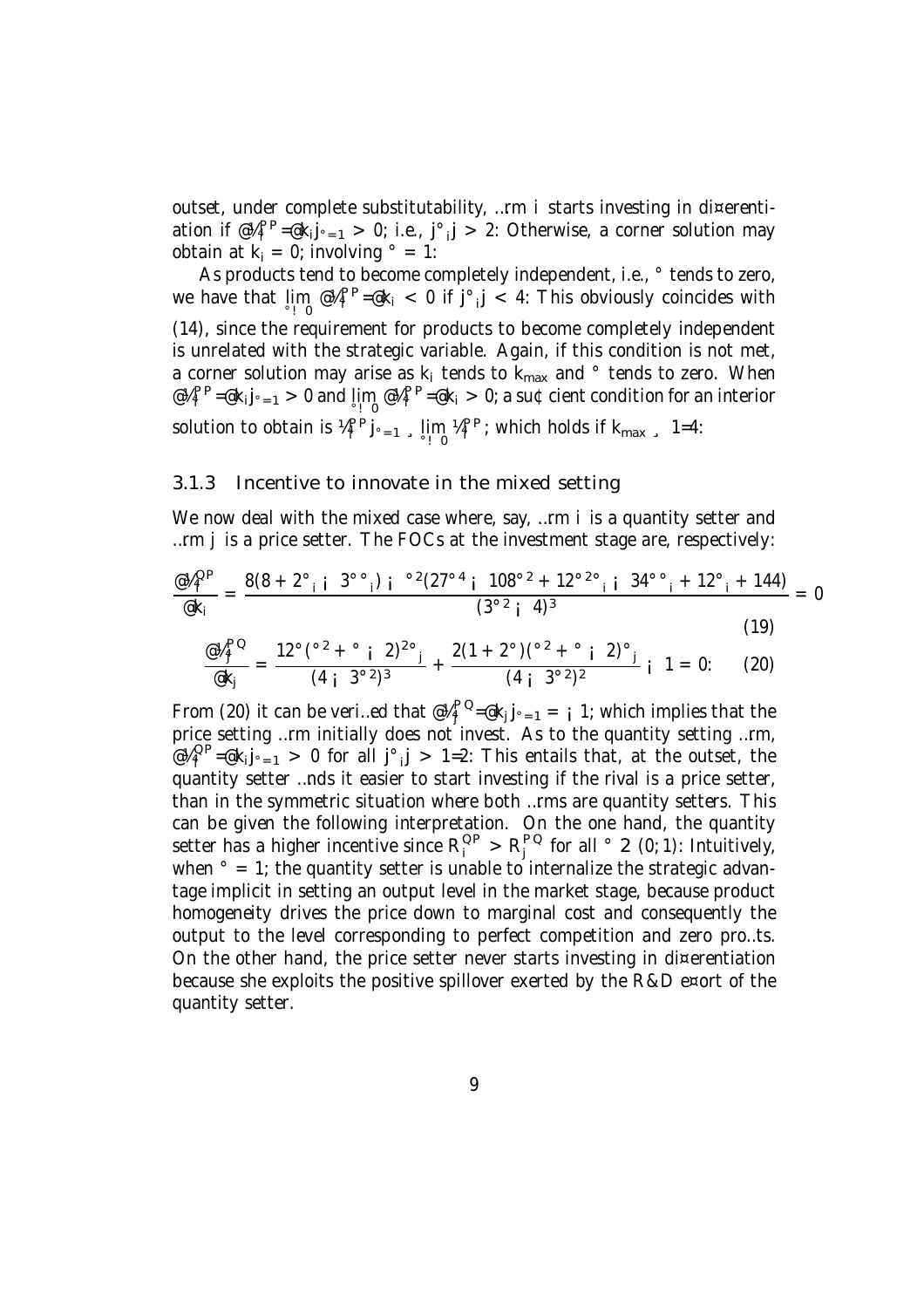The SOC for the quantity setter is

$$
\frac{\omega^2 V_4^{\text{OP}}}{\omega k_i^2} = 3(\degree_i)^2 \cdot 16 \cdot 32^\circ \cdot 8^{\circ 2} + 56^{\circ 3} \cdot 51^{\circ 4} + 12^{\circ 5} \cdot 4 + \degree_{ii} \cdot 48^\circ \cdot 32 + 48^{\circ 2} \cdot 104^{\circ 3} + 6^{\circ 4} + 51^{\circ 5} \cdot 18^{\circ 6} \cdot 0: \qquad (21)
$$

Simple calculations su¢ce to establish that

$$
\frac{\omega^2 V_4^{\text{OP}}}{\omega k_i^2} j_{\text{e-1}} = i \ 21(\text{°}_i)^2 \ i \text{°}_i \cdot 0; \qquad (22)
$$

which is always true.

To complete the characterization of the interior solution for the quantity setter, observe that obviously  $\lim_{i \to 0} e\mu_i^{QP} = k_i < 0$  if  $j^\circ, j < 4$ : Finally, when @¼<sup>QP</sup>  $I_i^{QP} = \mathcal{Q}k_i j_{\circ = 1} > 0$  and  $\lim_{\circ \to 0} \mathcal{Q}k_i^{QP}$  $I_i^{QP}$ =@k<sub>i</sub>  $> 0$ ; a su¢cient condition for an interior solution to obtain is  $\frac{\mu_{\text{Q}}\text{O}}{n}$  $\lim_{i} \int_{0}^{QP} j_{0} = 1$ ,  $\lim_{i} \lim_{i} \frac{1}{2} \int_{0}^{QP}$  $\frac{QP}{q}$ ; which holds if  $k_{max}$  , 1=4:

#### 3.1.4 The reduced form

We are now in the position to solve the ...rst stage of the game, whereby each …rm chooses to act either as a quantity setter or as a price setter. The reduced form of the game is described by matrix 1.

|     | Ι.  |  |  |  |  |
|-----|-----|--|--|--|--|
| P   | ŗР. |  |  |  |  |
| ر ۰ |     |  |  |  |  |

#### Matrix 1

Suppose that at least one of the subgames represented in the above matrix yields an interior solution where either one or both …rms invest in product di¤erentiation, i.e., exclude the situations where  $\degree$  = 1 or  $\degree$  = 0 in all subgames. The choice of market variable is driven by the incentive to invest in product di¤erentiation, which in turn depends on the marginal productivity of capital,  $\degree$ <sub>i</sub> and  $\degree$ <sub>j</sub>: As to the investment behaviour of …rm i, the relevant parameter space can be divided into three regimes: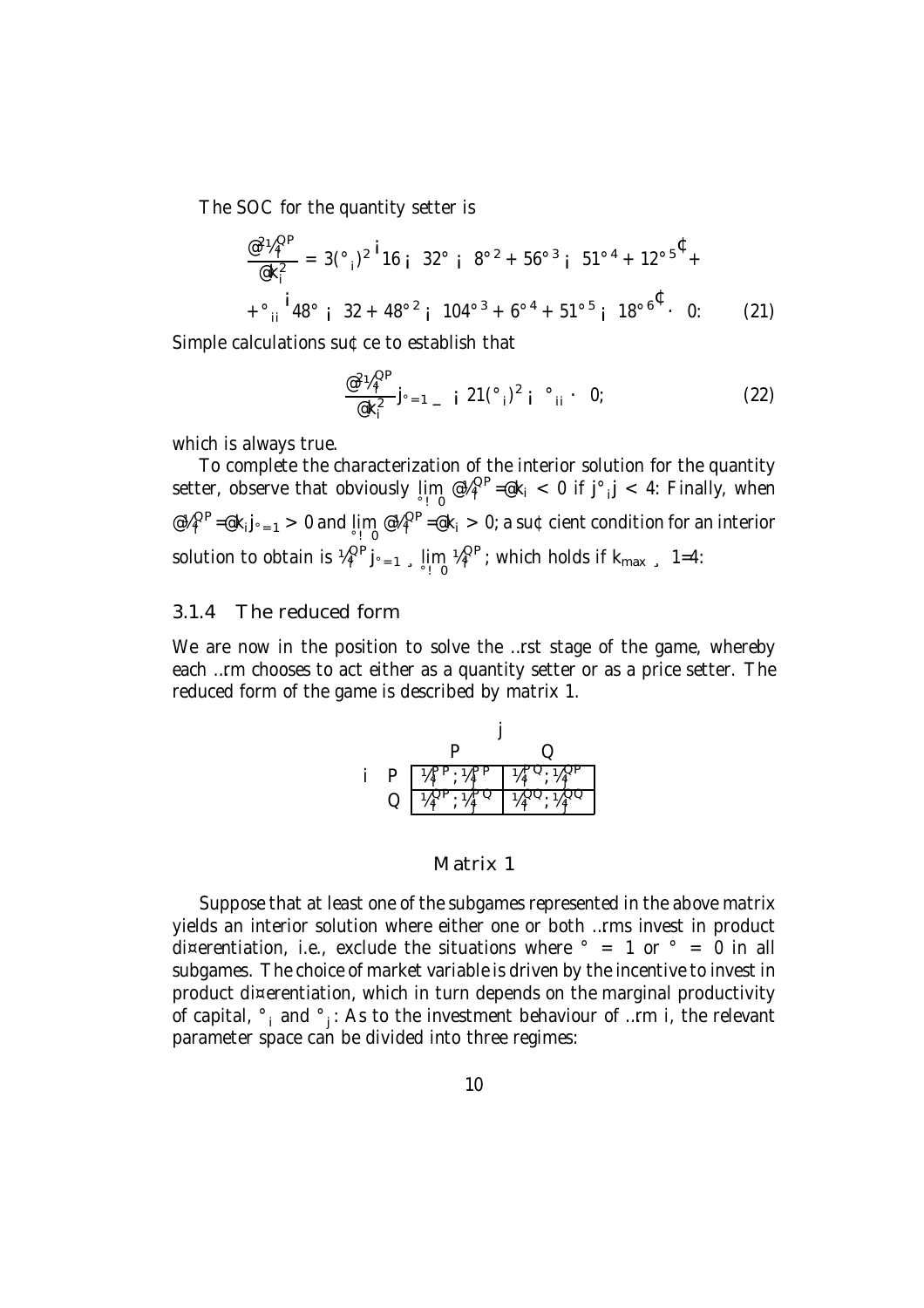1.  $j^{\circ}$   $j > 27 = 2$ : In this region, at least one ... rm invests in product differentiation, independently of downstream competition. The e¢ciency of technology is high enough to trigger investment regardless of the level of spillover exerted on the rival.

2.  $j^{\circ}$ <sub>i</sub> 2 (2; 27=2]: In this region, investment is observed in all cases but in the symmetric Cournot setting.

3.  $j^{\circ}$   $j$  2 (1=2; 2]: In this region, mixed cases give rise to investment at least by the quantity setter. When  $\degree$  = 1; the price setter does not invest. However, we cannot exclude that the behaviour of the quantity setter triggers investment by the price setter for some  $\degree$  2 (0; 1):

4.  $j^{\circ}$  j 2 (0; 1=2]: In this region no ...rm invests. As a result, market competition takes place in homogeneous products, due to extremely low marginal productivity of the R&D activity.

A straightforward consequence of the above discussion is:

Lemma 2 At the outset, under product homogeneity, the incentive to invest of a quantity setter is higher when the rival is a price setter. The opposite holds for the price setter.

As to the choice of the market variable, one may wonder whether the well known result of Singh and Vives (1984) holds true in the present setting. We prove the following:

Theorem 1 (A) Suppose  $j^{\circ}$   $j$  2 (0; 1=2]: Hence,  $\circ$  = 1; and the …rst stage of the game (i) is a Prisoner's Dilemma with a unique Nash equilibrium  $(P, P)$ if  $x_i^{OQ}$  i  $x_i^{PO} > 1=9$ ; (ii) is a coordination game with two Nash equilibria,  $(P, P)$  and  $(Q, Q)$ , if  $x_i^{QQ}$  ;  $x_i^{PQ} < 1=9$ : (B) Suppose (i)  $j^{\circ}$  j 2 (1=2; 2]; (ii)  $\frac{1}{3}$  2 [0; 2:3326]; and (iii)  $R_i^{QP}$  ;  $k_i > x^{QP}$  ;  $x^{PP}$ : The reduced form of the game is a chicken game with two Nash equilibria,  $(P; Q)$  and  $(Q; P)$ ; if  $R_i^{PQ}$  i  $1=9 > x^{PQ}$  i  $x^{QQ}$ : A su¢cient condition for this to obtain is ° 2  $(0; 2=3):$ 

Proof. (A) If  $j^{\circ}$  j 2 (0; 1=2]; no ... rm invests in product di¤erentiation independently of the shape of market competition, which takes place with homogeneous products. The reduced form is represented by matrix 2.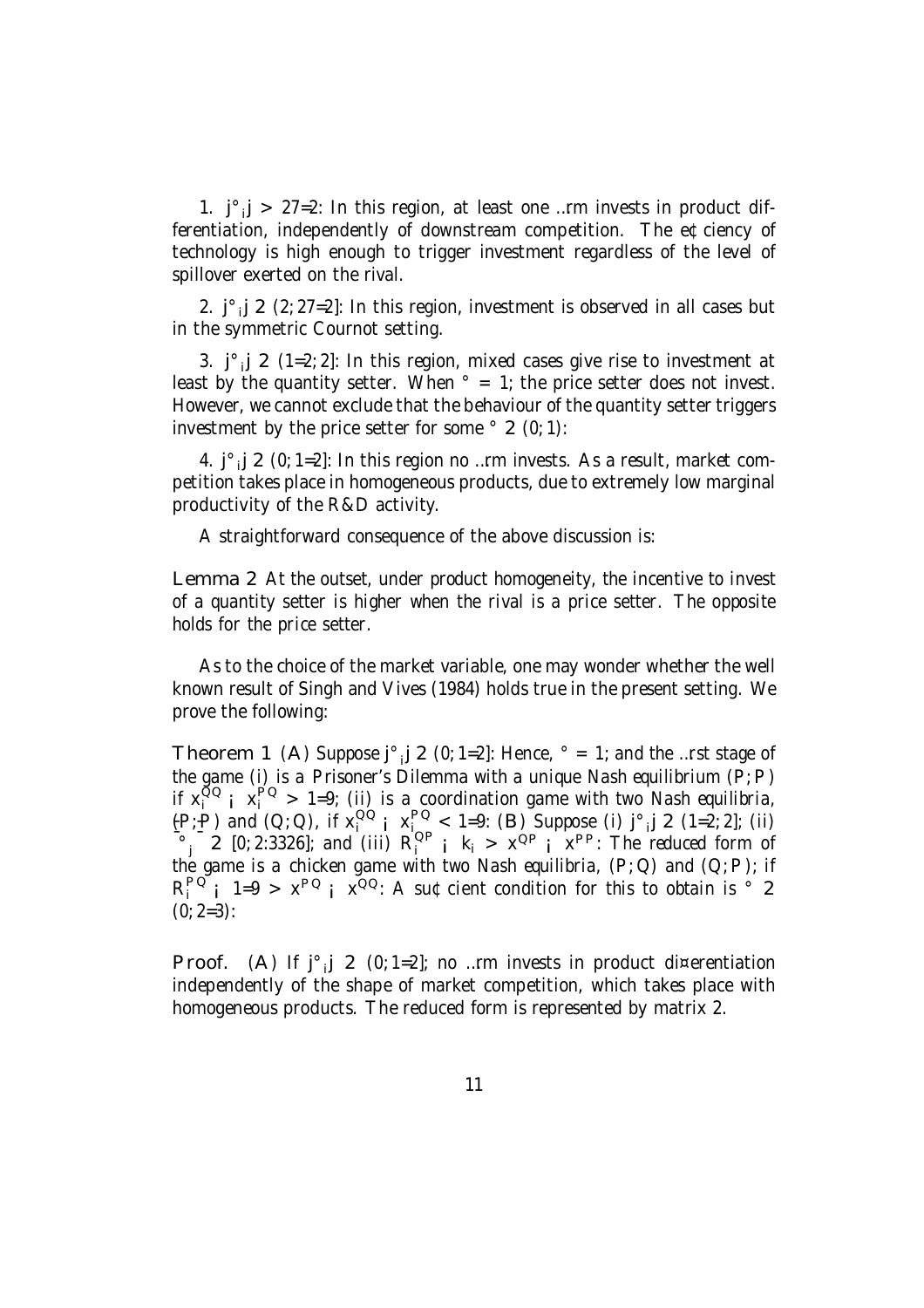| $X_{\rm{F}}$<br>P<br>$\mathsf{X}^{\mathsf{P}\,\mathsf{r}}$ |  |  |                      |  |  |  |  |  |
|------------------------------------------------------------|--|--|----------------------|--|--|--|--|--|
|                                                            |  |  | $1 = 9$<br>$1 = 9$ . |  |  |  |  |  |
| Matrix 2                                                   |  |  |                      |  |  |  |  |  |

First, observe that  $1=9i$   $x^{QQ} > i$   $x^{PP}$  and  $i$   $x^{PP} > i$   $x^{QP}$ . This excludes a chicken game, giving rise to either a Prisoner's Dilemma or a coordination game. The former obtains if  $x_i^{OO}$   $\mapsto x_i^{PO} > 1=9$ ; yielding price setting as a strictly dominant strategy generating (P;P) as the unique equilibrium. The latter obtains if  $x_i^{OO}$   $\frac{1}{x_i^{PO}}$  < 1=9: In this case, no dominant strategy exists and both  $(P; P)$  and  $(Q; Q)$  are equilibria, with  $(Q; Q)$  obviously dominating  $(P; P)$ .

(B). Suppose (i)  $j^{\circ}$  j 2 (1=2; 2] and (ii) the reduction in  $^{\circ}$  resulting from the quantity setter's investment does not induce the price setter to undertake R&D activity. To ensure this, consider the FOC (20) for the price setter at the R&D stage, and solve it w.r.t. °<sub>j</sub> to obtain:

$$
^{\circ}{}_{j}^{\mu} = \frac{(4 \; \text{m})^{3}}{2({}^{\circ}2 + {}^{\circ}i \; 2) [6^{\circ}({}^{\circ}2 + {}^{\circ}i \; 2) + (1 + 2^{\circ})(4 \; \text{m})^{3}} \qquad (23)
$$

which takes its minimum at  $\degree = 0.91693$ ; where  $\frac{\degree}{\degree}$  = 2.3326: As a consequence,  $\begin{bmatrix} 0 & 0 \\ 0 & 2 \end{bmatrix}$  2 [0; 2:3326] is a su¢cient condition for the price setter not to invest. This case is shown in matrix 3.



Matrix 3

If  $R_i^{OP}$  i  $k_i > x^{OP}$  i  $x^{PP} > 0$  and  $R_i^{PO}$  i  $1=9 > x^{PO}$  i  $x^{OQ}$ ; a chicken game obtains. Notice that, as  $x^{PQ}$ ;  $x^{QQ}$  < 0; a su¢cient condition for  $R_i^{PQ}$ ; 1=9 >  $x^{PQ}$  i  $x^{QQ}$  to hold is  $R_i^{PQ}$  i  $1=9 = (° i 1)^2 (° + 2)^2 = (3^{02} i 4)^2 i 1=9 > 0;$ which is true for all  $\degree$  2 (0; 2=3):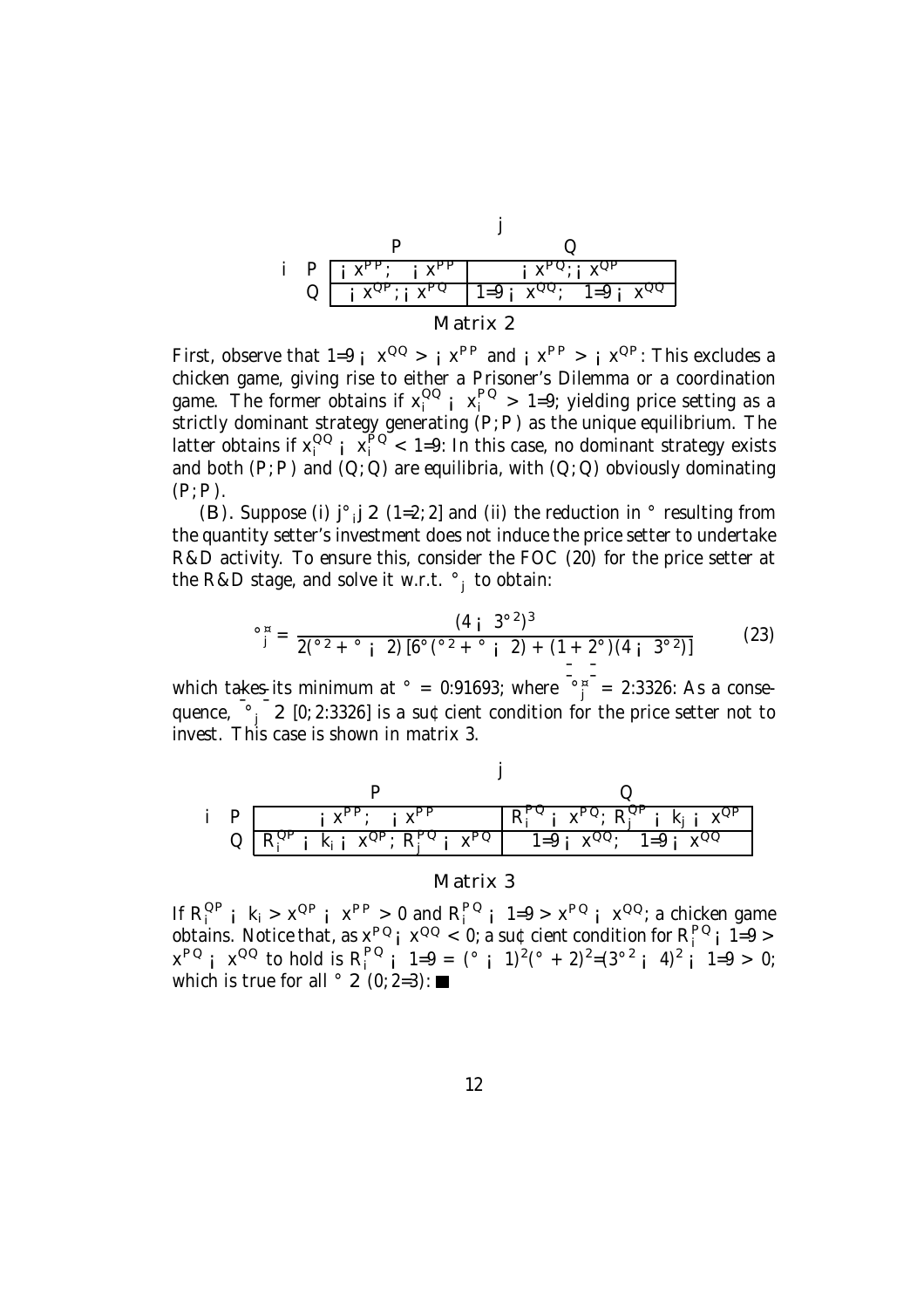The asymmetry observed at equilibrium in terms of capacity in case B is driven by the expectation on the part of the price setter of receiving a positive externality from the quantity setter's decision to invest in product di¤erentiation at the ensuing R&D stage.<sup>3</sup> The above discussion is su¢cient to show that there may exist a non trivial parameter range where quantity setting is not a dominant strategy, so that the choice of the market variable may not follow the rule traced by Singh and Vives (1984). Analogous considerations hold in the remainder of the range, i.e., for  $j^{\circ}$ ,  $j > 2$ : E.g., suppose that  $j^{\circ}$   $j \geq (2; 27=2]$ ; in this range, investment is observed in all cases but the symmetric Cournot one. For the latter to be the unique outcome of the game, as a result of an equilibrium in dominant strategies, the following inequalities must simultaneously hold:

$$
W_i^{\text{QP}} \, \mathbf{i} \, W_i^{\text{PP}} \quad 0; \quad \frac{1}{9} \, \mathbf{i} \, W_i^{\text{PQ}} \quad \mathbf{x}^{\text{QQ}}.
$$
 (24)

If both inequalities above are violated the unique equilibrium is  $(P; P)$ : If only one of the two inequalities holds we end up with either a chicken game or a coordination game. Our conclusions impinge upon the endogenisation of the di¤erentiation parameter which is in‡uenced by the nature of downstream competition. The di¤erent incentives to invest in product di¤erentiation determine a result which is related to the relative size of revenues and/or capacities.

### 3.2 The second game

Consider the alternative game, where the choice of the R&D e¤ort takes place at the …rst stage of the game, while the choice between  $P$  and  $Q$ ; i.e., the choice of capacity, is located at the second stage. Suppose, at the …rst stage, …rms set a speci…c equilibrium level of  $\mathsf{k}_{\mathsf{i}}$  and  $\mathsf{k}_{\mathsf{j}}$  . In so doing, they …x the numerical value of ° in the unit interval. Then, the choice between P and Q is described by matrix 4.

<sup>&</sup>lt;sup>3</sup>This resembles the analysis carried out by Fudenberg and Tirole (1984) and Bulow, Geanakoplos and Klemperer (1985) concerning entry deterrence.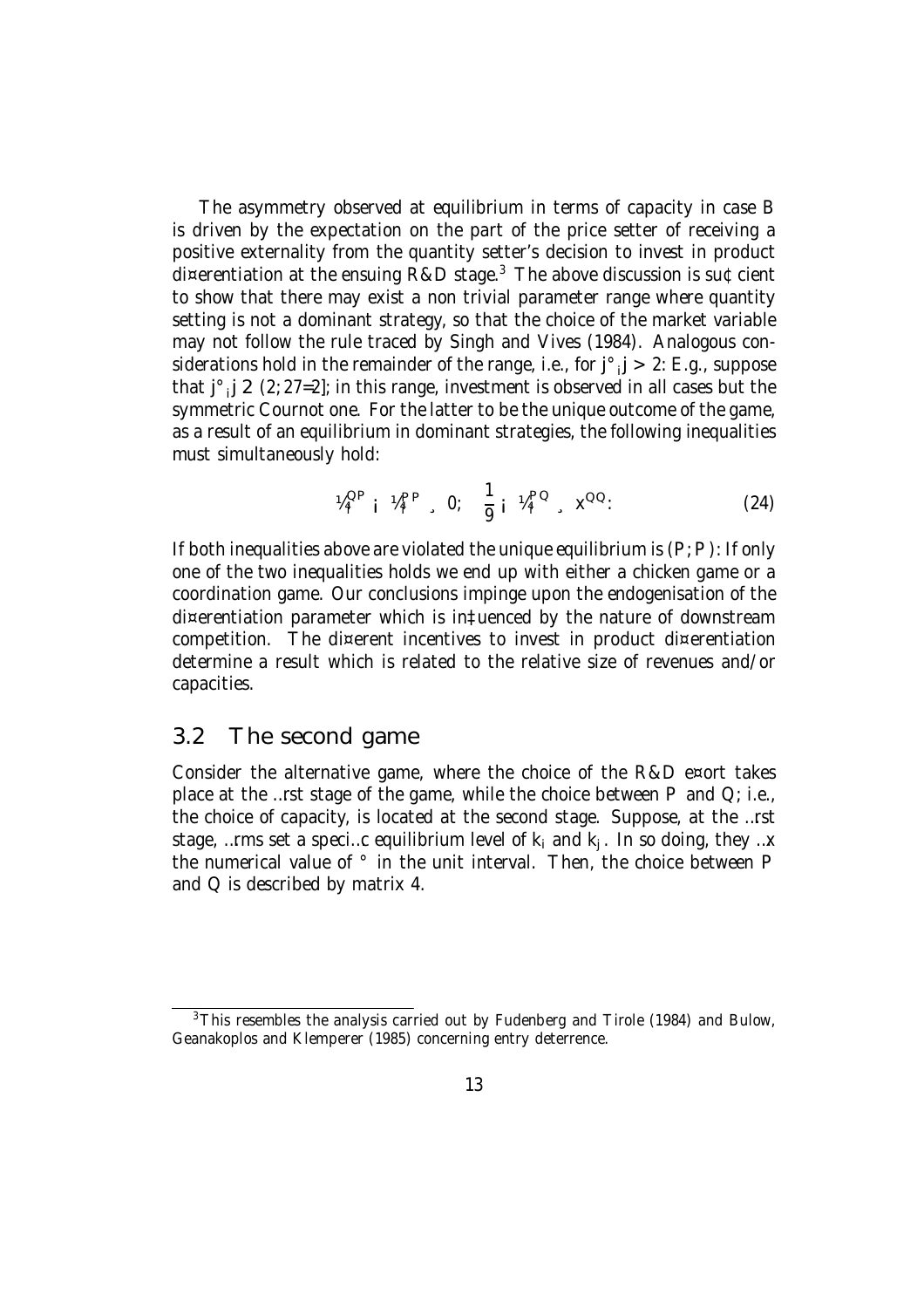

| Matrix 4 |  |  |
|----------|--|--|
|          |  |  |

Observe that the investment in product di¤erentiation is omitted from matrix 4, as it is common to all payo¤s accruing to ...  $r$ m i; and consequently it is irrelevant as to the choice between P and Q: The inspection of matrix 4 reveals that the equilibrium of this game depends on the interplay between the capacity-dominance of price-setting and the revenue-dominance of quantity setting. Singh and Vives's (1984) conclusion, that symmetric Cournot behaviour should obtain in the unique equilibrium of their game, draws upon the revenue-dominance of quantity setting, which can be o¤set by the costly acquisition of capacity. As to the literature on Cournot equilibria under capacity constraints (Levitan and Shubik, 1972; Kreps and Scheinkman, 1983; Davidson and Deneckere, 1986; Osborne and Pitchik, 1986), the above analysis highlights the opportunity cost of building up capacity, and its role in shaping endogenously market competition. As an illustration, consider the following inequalities:

 $x^{QP}$  i  $x^{PP} > R^{QP}$  i  $R^{PP} > 0$ ;  $x^{QQ}$  i  $x^{PQ} > R^{QQ}$  i  $R^{PQ} > 0$ : (25)

If the above inequalities hold, the unique equilibrium is  $(P, P)$ . Otherwise the game in matrix 4 can have  $(Q; Q)$  as the unique equilibrium or be either a chicken game, or a coordination game.

# 4 Welfare analysis

The foregoing analysis of …rms' behaviour opens the question whether the well established result that Bertrand competition yields the highest welfare level should be expected to carry over to a setting where …rms invest in R&D and productive capacity. Indeed, some contributions point out that this may not happen when …rms' R&D e¤orts are directed towards the attainment of a process innovation (Delbono and Denicolò, 1990; Qiu, 1997). We show below that similar results emerge when capacity is endogenously decided.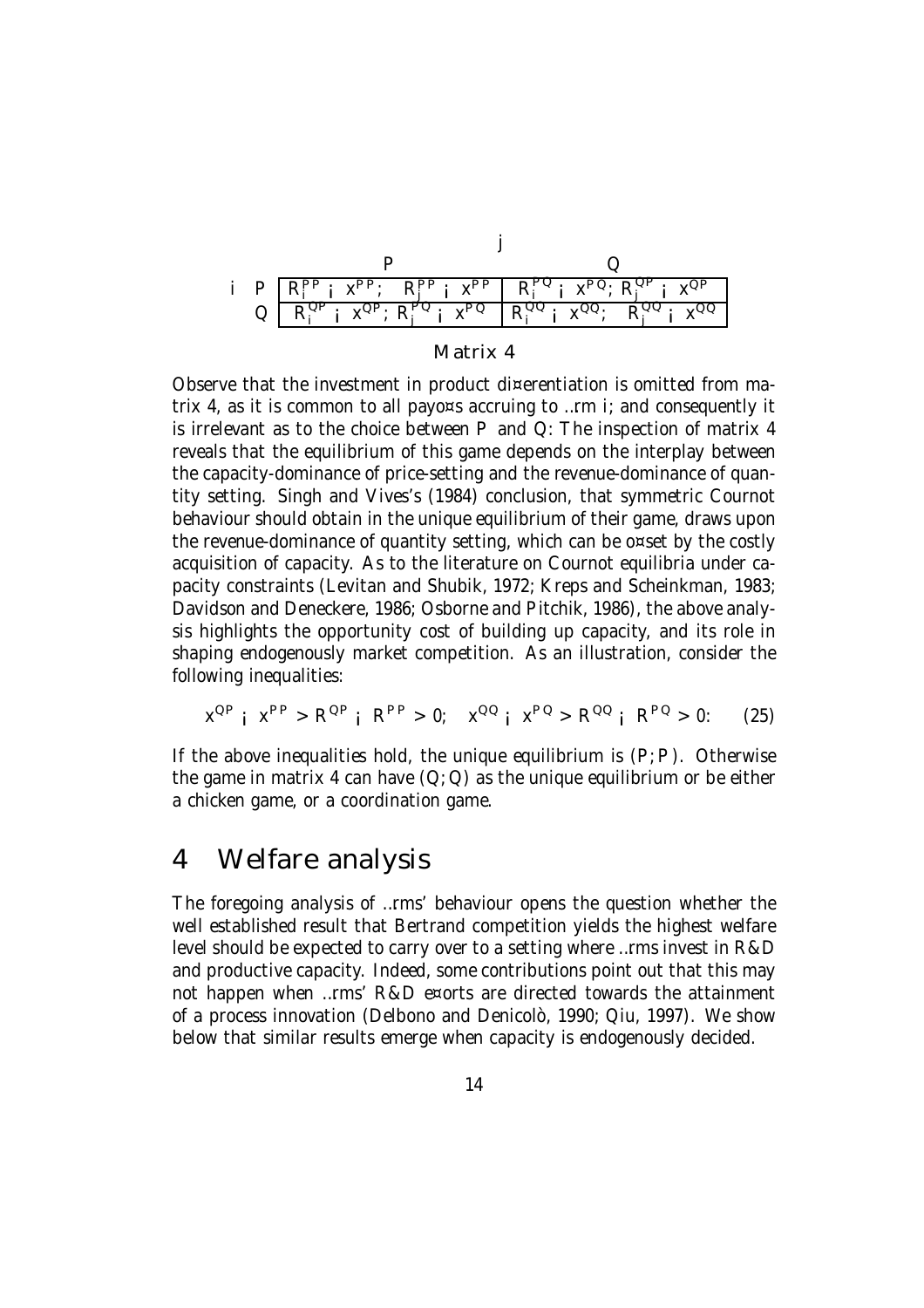De…ne social welfare as the sum of consumer surplus plus net pro…ts, i.e.,  $SW^{1J} = CS^{1J} + l^{1J}$ ; where  $l^{1J} = V^{1J} + V^{1J}$ : The established wisdom j states that price setting behaviour enhances consumer surplus, with  $\text{CS}^{\text{PP}}$ ,  $\text{CS}^{\text{PQ}} = \text{CS}^{\text{QP}} > \text{CS}^{\text{QQ}}$  8° 2 (0; 1]. However, from (5-6), we know that

$$
2q^{PP} , q^{QP} + q^{PQ} > 2q^{QQ} 8^{\circ} 2 (0; 1];
$$
 (26)

implying

$$
2x^{PP} , x^{QP} + x^{PQ} > 2x^{QQ} 8^{\circ} 2 (0; 1]: \qquad (27)
$$

As a consequence, we can state the following

Lemma 3 From a social standpoint, price setting surplus-dominates quantity setting, while quantity setting capacity-dominates price setting.

Although we cannot derive explicit conclusions for both games and all the relevant parameter subsets, we can unambiguously determine that there exists at least one case where symmetric Bertrand behaviour is not socially e¢cient. Consider the …rst game, where the choice of capacity takes place at the …rst stage. The following obtains:

Proposition 1 Suppose  $j^{\circ}$   $j$  2 (0; 1=2]: A necessary and su¢cient condition for the social optimality of symmetric Bertrand competition is  $(x^{PP} | x^{QQ})$  2 (0; 1=36): Otherwise, symmetric Cournot competition is socially optimal.

Proof. If  $j^{\circ}$   $j \geq (0; 1=2]$ ; we know from the previous section that ... rms compete in homogeneous products, irrespective of the strategic variables chosen at the …rst stage. Given  $\degree$  = 1, industry output is equal to one in all cases except the symmetric Cournot; as a consequence, the cost of the overall capacity used in the industry must be the same everywhere except in the Cournot setting. Hence, from the social standpoint, relevant welfare levels are represented in matrix 5.



Matrix 5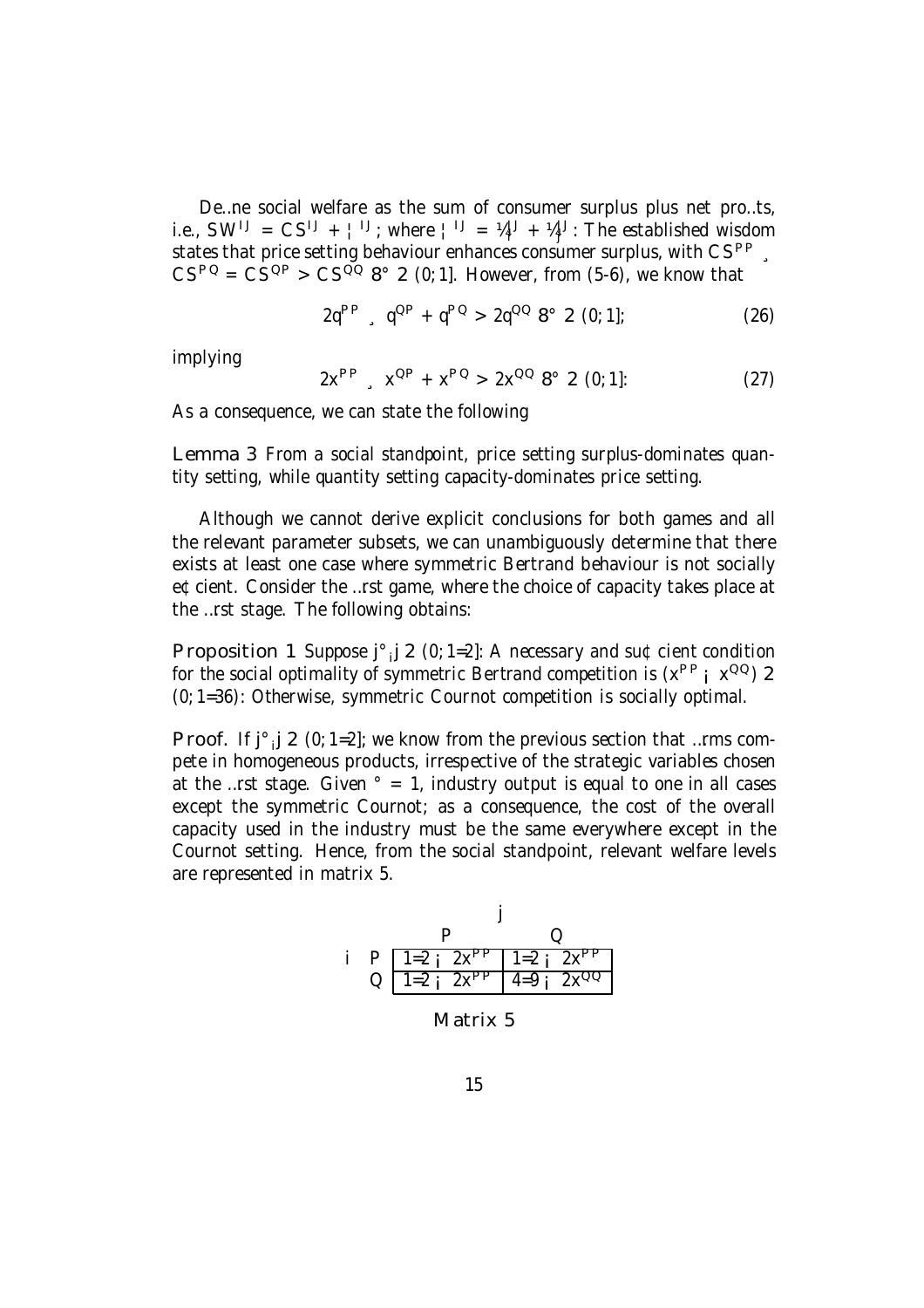To prove the above Proposition, it su¢ces to observe that

$$
\frac{1}{2} i \ 2x^{PP} > \frac{4}{9} i \ 2x^{QQ} i \times x^{PP} i \times^{QQ} < \frac{1}{36}.
$$
 (28)

If the opposite obtains, i.e.,  $x^{PP}$  ;  $x^{QQ}$  > 1=36; the tradeo¤ between consumer surplus and the cost of capacity favours Cournot against Bertrand competition.

Our next step in the welfare analysis consists in verifying whether there exists any subset of the space de…ned by the cost of capacity, wherein the privately optimal equilibrium chosen by …rms is socially e¢cient. We prove the following

Proposition 2 Suppose  $j^{\circ}$   $j \neq (0; 1=2]$  and  $x^{\Omega Q} < x^{\text{PP}}$ : If (i)  $x^{\Omega Q} > x^{\text{PP}}$  i 1=36; and (ii)  $x^{QQ} > x^{PQ} + 1=9$ ; the unique duopoly equilibrium (P; P) is also socially e¢cient. If (i)  $x^{QQ} < x^{PP}$  i 1=36; and (ii)  $x^{QQ} > x^{PQ} + 1=9$ ; the unique duopoly equilibrium (Q; Q) is socially ine¢cient. If  $x^{QQ} < x^{PQ} + 1=9$ ; ... rms play a coordination game with two equilibria,  $(P, P)$  and  $(Q, Q)$ . When  $x^{QQ}$  >  $x^{PP}$  i 1=36; (P; P) is socially e¢cient; otherwise (Q; Q) is socially e¢cient.

Proof. To prove the above Proposition, we resort to a graphical exposition. Figure 2 below is drawn in the space  $x^{PP}$ ;  $x^{QQ}$ ; for a given level of  $x^{PQ}$ .

- $2$  In region ABCD, the duopoly equilibrium  $fP$ ; Pg coincides with the social optimum.
- <sup>2</sup> In region BDE, the duopoly equilibrium is again  $fP$ ; Pg; while the social optimum is fQ;Qg: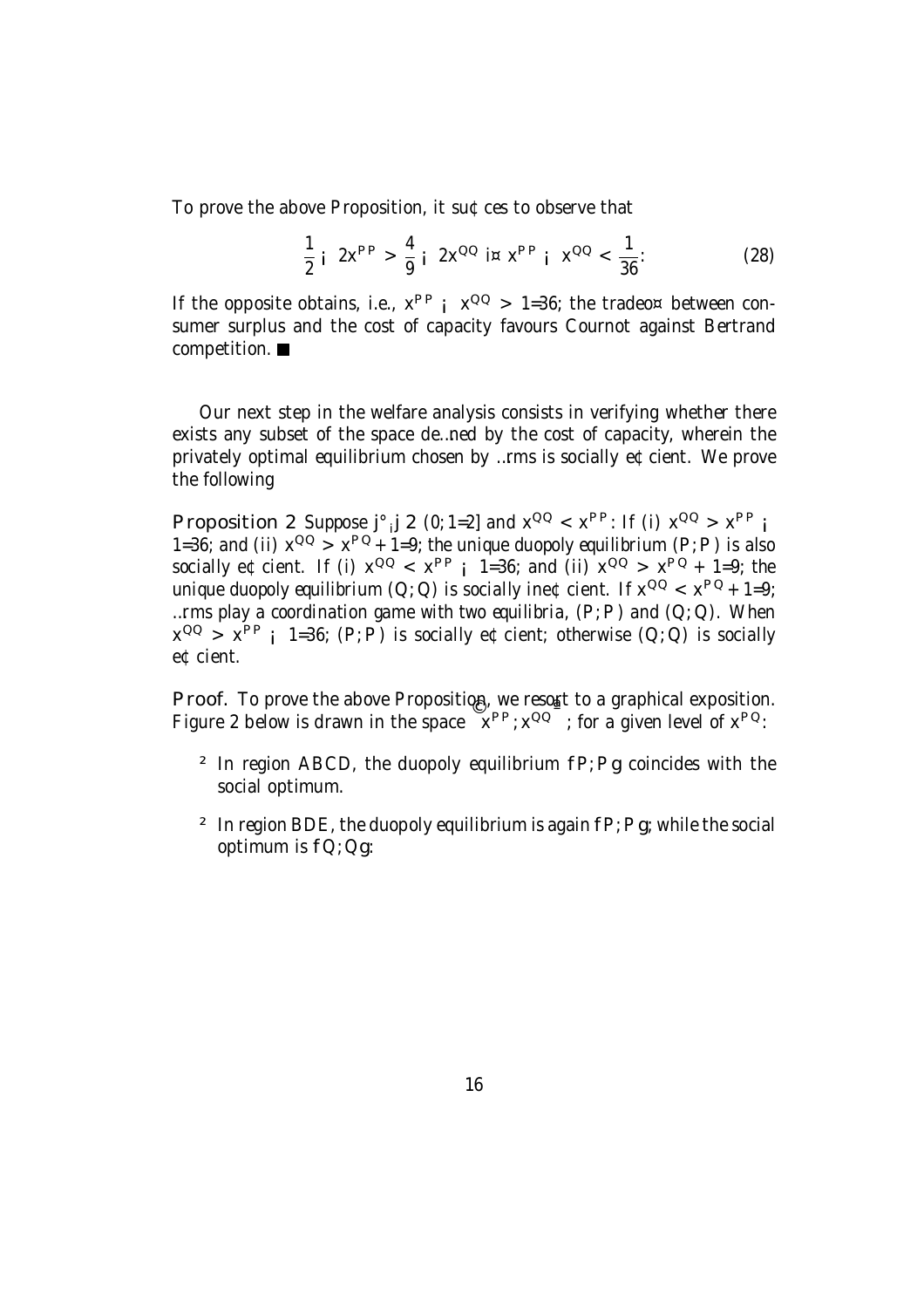



- $2$  In region 0ABF, the duopoly game has two equilibria,  $fP$ ; Pg and fQ; Qg; the former being socially optimal.
- $2$  In region BEFG, the duopoly game has two equilibria,  $fP$ ; Pg and  $fQ$ ; Qg; the latter being socially optimal.  $\blacksquare$

Consider now the second game where the choice of capacity takes place at the second stage. On the basis of Lemma 1 and Lemma 3, it can be established that a con‡ict between social optimality and private optimality exists as far as the market variable is concerned.

### 5 Conclusions

Adopting the same demand structure as in Singh and Vives (1984), we have endogenised both the choice of capacity and the degree of product substitutability by introducing two stages where …rms noncooperatively undertake technological commitments before competing on the market. The consequences are twofold. First, in both cases the investment behaviour of any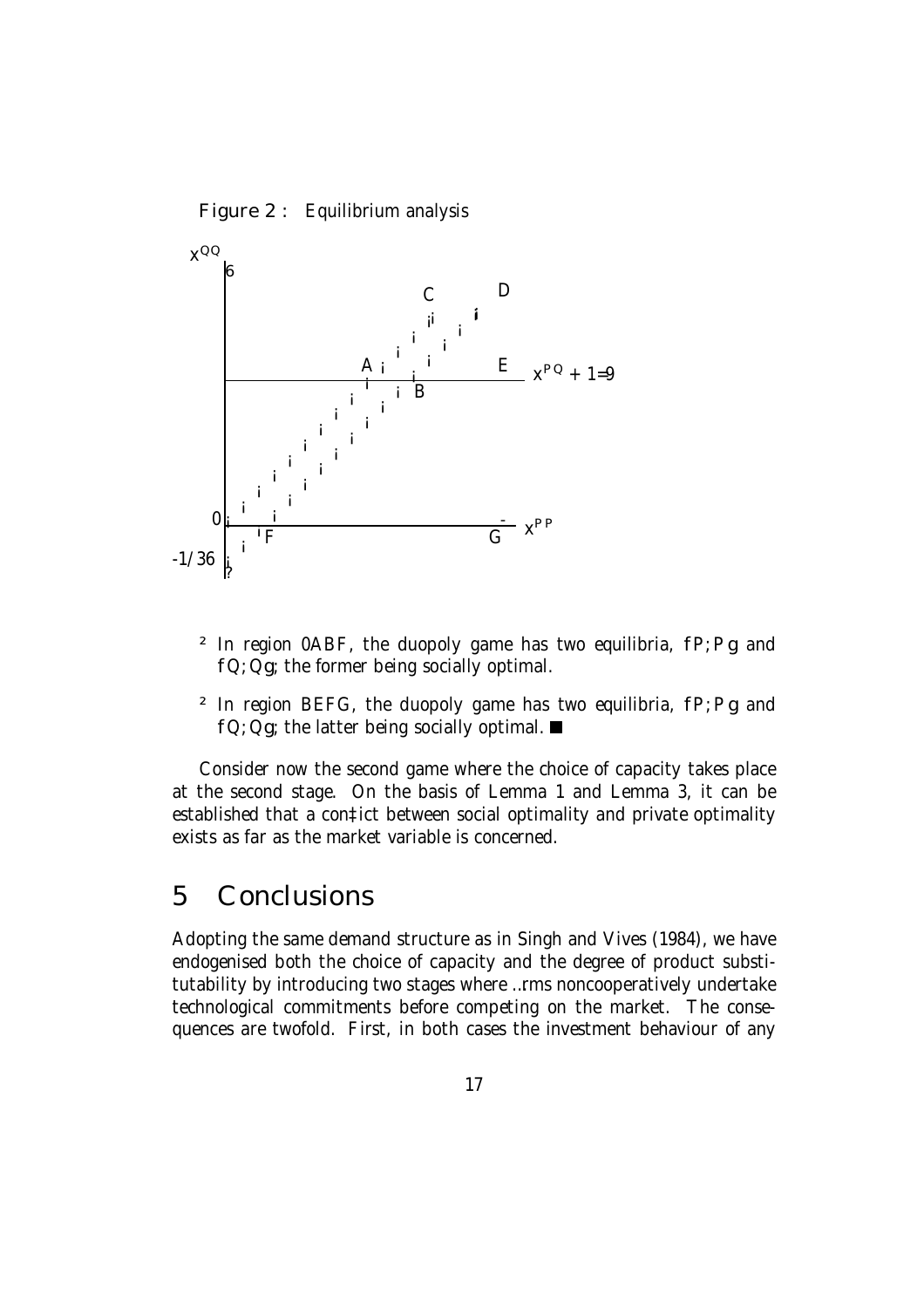given …rm depends upon whether the rival is a quantity or a price setter. Speci…cally, we have established that (i) given the market variable selected by the rival, being a quantity setter is costlier than being a price setter; and (ii) a quantity setter's incentive to innovate is higher when the rival is a price setter, while the opposite holds for a price setter. Second, a set of equilibria emerges from the reduced form of the game, where …rms choose between price and quantity. We have shown that, when the productivity of investment is relatively low, the game exhibits two asymmetric equilibria in which one …rm is a price setter and the other is a quantity setter, and only the latter invests in di¤erentiation. In the remaining scenarios of innovation technology, the equilibria are determined by the interplay between the level of investment and the resulting level of di¤erentiation, vis à vis the comparison between revenues and the cost of capacity.

Social welfare analysis suggests two considerations. First, symmetric price competition is more expensive in terms of installed capacity. This implies that Bertrand behaviour may not be socially e¢cient. Second, there are conditions under which private incentives may lead …rms to play a socially optimal equilibrium.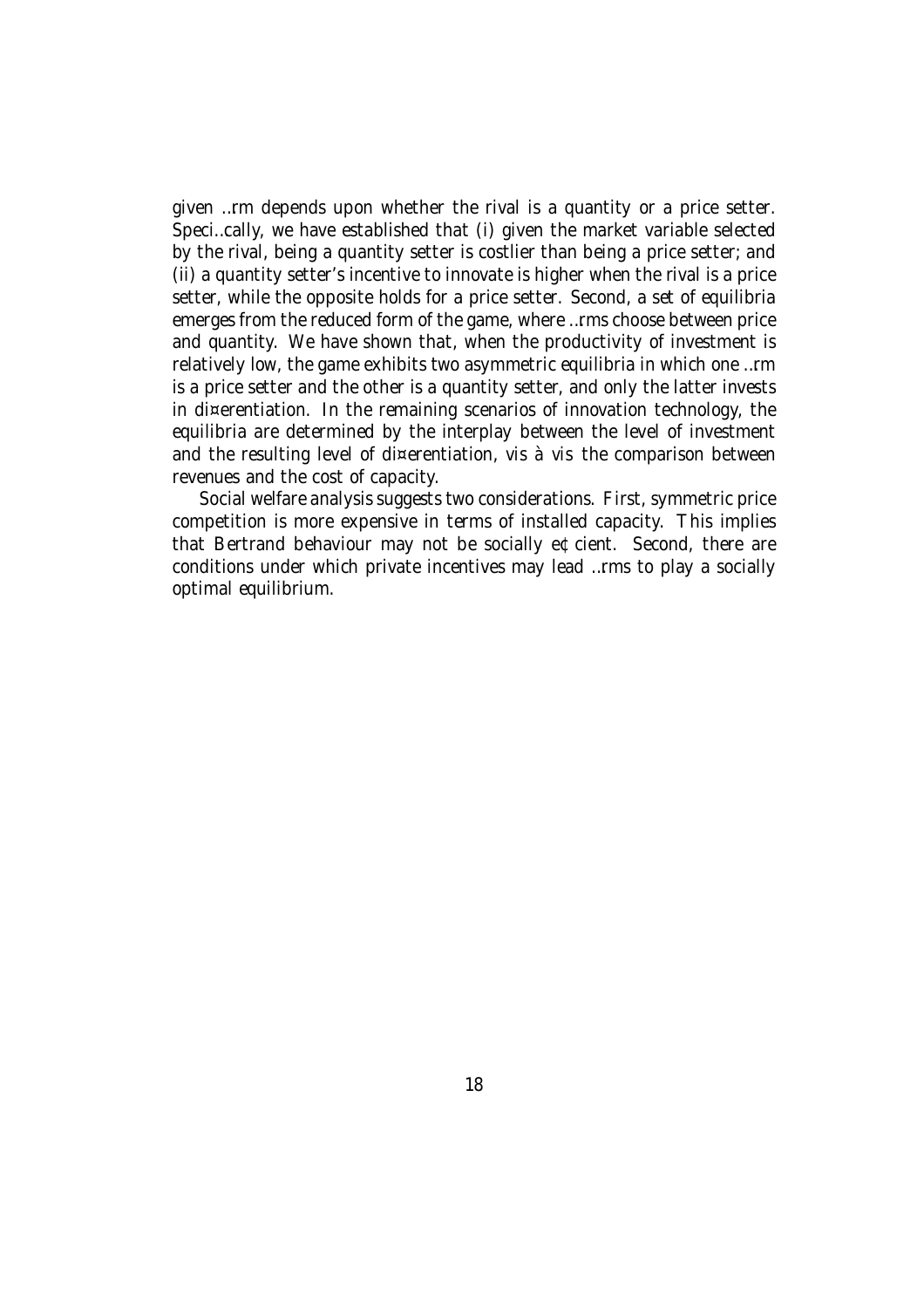### References

- [1] Arrow, K. (1962), "Economic Welfare and the Allocation of Resources for Inventions", in Nelson, R. (ed.), The Rate and Direction of Inventive Activity, Princeton, NJ, Princeton University Press.
- [2] Benoit, J.-P. and V. Krishna (1987), "Dynamic Duopoly: Prices and Quantities", Review of Economic Studies, 54, 23-35.
- [3] Bester, H. and E. Petrakis (1993), "The Incentives for Cost Reduction in a Di¤erentiated Industry", International Journal of Industrial Organization, 11, 519-34.
- [4] Brander, J. and B. Spencer (1983), "Strategic Commitment with R&D: The Symmetric Case", Bell Journal of Economics, 14, 225-35.
- [5] Brock, W. and J. Scheinkman (1985), "Price Setting Supergames with Capacity Constraints", Review of Economic Studies, 52, 371-82.
- [6] Bulow, J., J. Geanakoplos and P. Klemperer (1985), "Holding Idle Capacity to Deter Entry", Economic Journal, 95, 178-82.
- [7] Dasgupta, P. and J. Stiglitz (1980), "Uncertainty, Industrial Structure, and the Speed of R&D", Bell Journal of Economics, 11, 1-28.
- [8] Davidson, C. and R. Deneckere (1986), "Long-run Competition in Capacity, Short-run Competition in Price, and the Cournot Model", RAND Journal of Economics, 17, 404-15.
- [9] Davidson, C. and R. Deneckere (1990), "Excess Capacity and Collusion", International Economic Review, 31, 521-41.
- [10] Delbono, F. and V. Denicolò (1990), "R&D Investment in a Symmetric and Homogeneous Oligopoly: Bertrand vs Cournot", International Journal of Industrial Organization, 8, 297-313.
- [11] Delbono, F. and V. Denicolò (1991), "Incentives to Innovate in a Cournot Oligopoly", Quarterly Journal of Economics, 106, 951-61.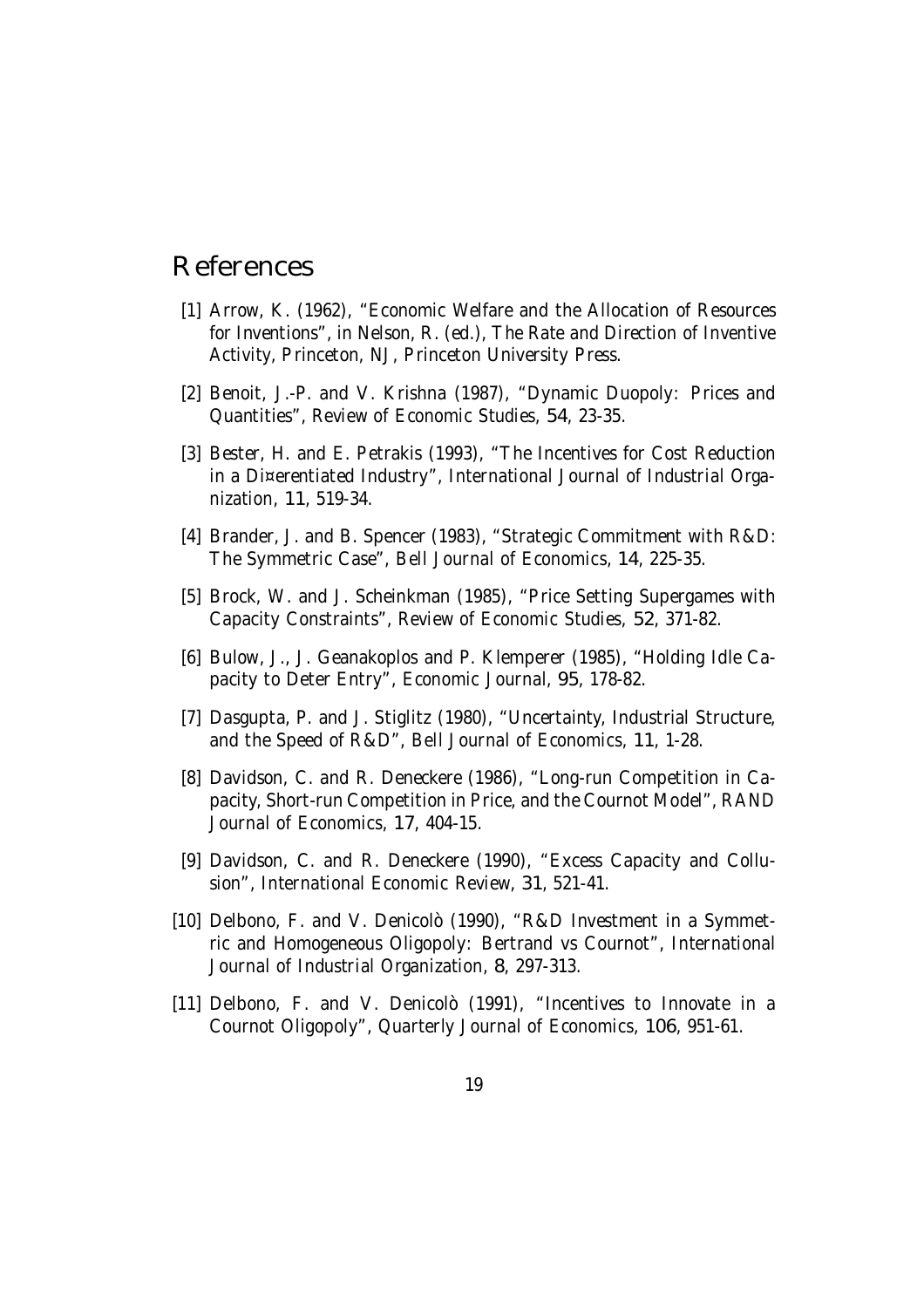- [12] Deneckere, R. and D. Kovenock (1996), "Bertrand-Edgeworth Duopoly with Unit Cost Asymmetry", Economic Theory, 8, 1-25.
- [13] Dixit, A. (1979), "A Model of Duopoly Suggesting a Theory of Entry Barriers", Bell Journal of Economics, 10, 20-32.
- [14] Dixon, H.D. (1985), "Strategic Investment in a Competitive Industry", Journal of Industrial Economics, 33, 205-12.
- [15] Fudenberg, D. and J. Tirole (1984), "The Fat Cat E¤ect, the Puppy Dog Ploy and the Lean and Hungry Look", American Economic Review, 74 (P&P), 361-68.
- [16] Harrington, J.E. (1995), "Experimentation and Learning in a Di¤erentiated-Products Duopoly", Journal of Economic Theory, 66, 275-88.
- [17] Hotelling, H. (1929), "Stability in Competition", Economic Journal, 39, 41-57.
- [18] Kreps, D. and J. Scheinkman (1983), "Quantity Precommitment and Bertrand Competition Yield Cournot Outcomes", Bell Journal of Economics, 14, 326-37.
- [19] Lambertini, L. and G. Rossini (1998), "Product Homogeneity as a Prisoner's Dilemma in a Duopoly with R&D", Economic Letters, 58, 297- 301.
- [20] Lee, T. and L. Wilde (1980), "Market Structure and Innovation: A Reformulation", Quarterly Journal of Economics, 94, 429-36.
- [21] Levitan, R. and M. Shubik (1972), "Price Duopoly and Capacity Constraints", International Economic Review, 13, 111-23.
- [22] Loury, G. (1979), "Market Structure and Innovation", Quarterly Journal of Economics, 93, 395-410.
- [23] Osborne, M. and C. Pitchik (1986), "Price Competition in a Capacity Constrained Duopoly", Journal of Economic Theory, 38, 238-60.
- [24] Qiu, L. (1997), "On the Dynamic E¢ciency of Bertrand and Cournot Equilibria", Journal of Economic Theory, 75, 213-29.